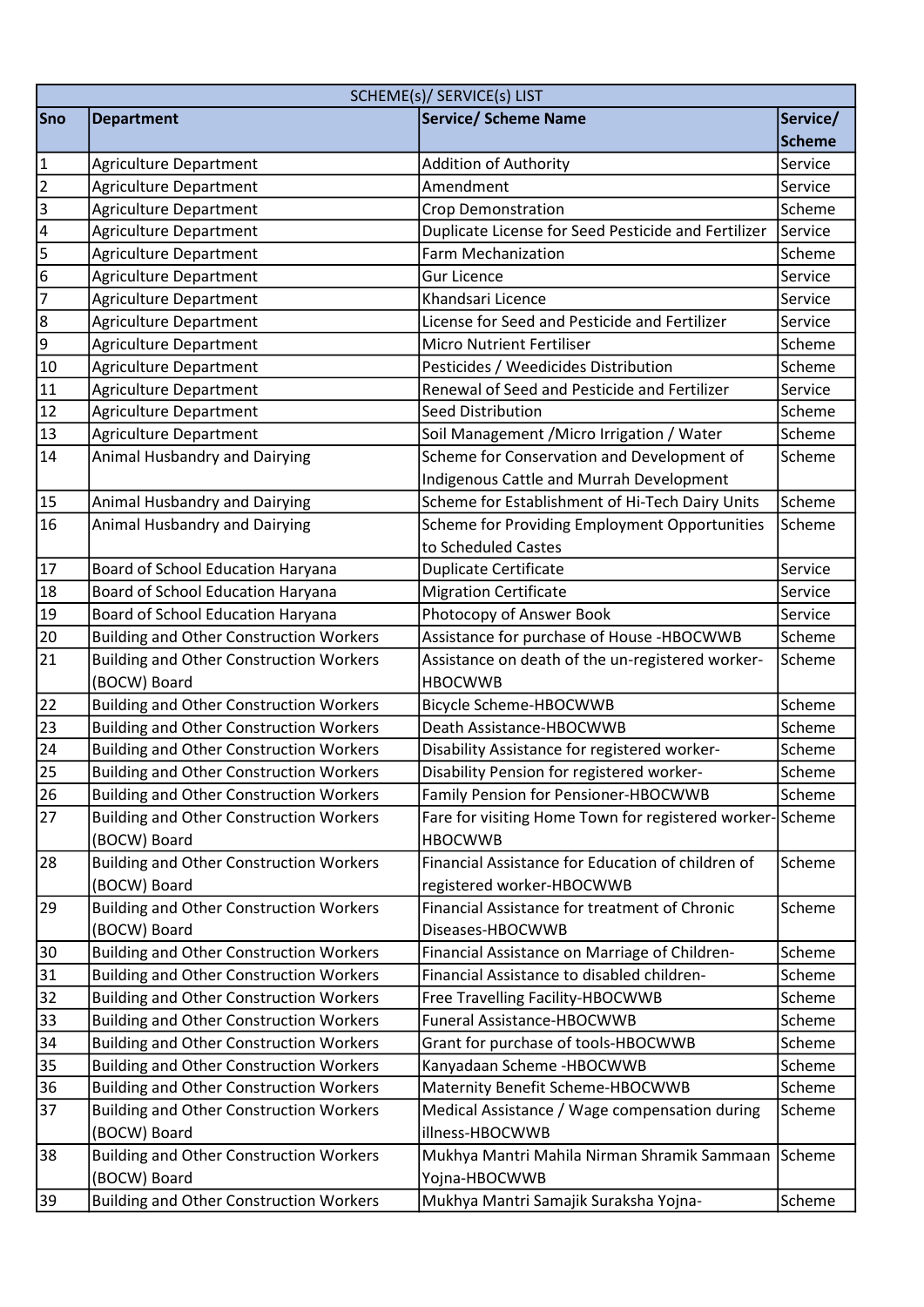| 40 | <b>Building and Other Construction Workers</b> | Paternity Benefit Scheme-HBOCWWB                     | Scheme  |
|----|------------------------------------------------|------------------------------------------------------|---------|
| 41 | <b>Building and Other Construction Workers</b> | Pension Scheme-HBOCWWB                               | Scheme  |
| 42 | <b>Building and Other Construction Workers</b> | Sewing Machine Scheme-HBOCWWB                        | Scheme  |
| 43 | <b>Cooperation Department</b>                  | Online Registration of Cooperative Societies         | Service |
| 44 | Dakshin Haryana Bijli Vitran Nigam-DHBVN       | Application for Enhancement of Electricity Load      | Service |
| 45 | Dakshin Haryana Bijli Vitran Nigam-DHBVN       | Application for New Electricity Connection           | Service |
| 46 | Dakshin Haryana Bijli Vitran Nigam-DHBVN       | Application for reduction of Electricity Load        | Service |
| 47 | Dakshin Haryana Bijli Vitran Nigam-DHBVN       | Application for transfer of Title & Conversion of    | Service |
| 48 | Dakshin Haryana Bijli Vitran Nigam-DHBVN       | <b>Billing Complaints</b>                            | Service |
| 49 | Dakshin Haryana Bijli Vitran Nigam-DHBVN       | Extension of Load(Change of Name)                    | Service |
| 50 | Dakshin Haryana Bijli Vitran Nigam-DHBVN       | <b>Meter Complaints</b>                              | Service |
| 51 | Dakshin Haryana Bijli Vitran Nigam-DHBVN       | Reconnection                                         | Service |
| 52 | Dakshin Haryana Bijli Vitran Nigam-DHBVN       | Shifting of LT HT Lines                              | Service |
| 53 | Dakshin Haryana Bijli Vitran Nigam-DHBVN       | Shifting of meter/service connection                 | Service |
| 54 | Dakshin Haryana Bijli Vitran Nigam-DHBVN       | <b>Shifting of Transformers</b>                      | Service |
| 55 | Department of Mines & Geology                  | Grant of permit for disposal of mineral excavated    | Service |
|    |                                                | in the process of maintenance of canal and           |         |
|    |                                                | drainage system by the Irrigation Department         |         |
| 56 | Department of Mines & Geology                  | Grant/ Renewal of Mineral Dealer Licence             | Service |
| 57 | Department of Mines & Geology                  | License/ Renewal for Stone Crushers under the        | Service |
|    |                                                | Haryana Regulation and Control of Crushers,          |         |
|    |                                                | Act, 1991 to stone crushers owners                   |         |
| 58 | Department of Mines & Geology                  | Mineral Transport Permit for carrying Minerals in    | Service |
|    |                                                | the State of Haryana                                 |         |
| 59 | Department of Mines & Geology                  | Permit for Excavation of Ordinary Earth and Clay     | Service |
| 60 | Department of Mines & Geology                  | Permit for the grant of permission for disposal of   | Service |
|    |                                                | Mineral excavated incidental to development          |         |
| 61 | Department of Mines & Geology                  | Permit/ Renewal for the extraction of brick earth    | Service |
|    |                                                | to brick kiln owner for manufacturing of bricks      |         |
| 62 | Development and Panchayats Department          | Permission related to communication and              | Service |
|    |                                                | connectivity infrastructure                          |         |
| 63 | <b>Elementary Education Department Haryana</b> | Granting permission for establishment of Private     | Service |
|    |                                                | School with or without Hostel (On fulfillment of     |         |
|    |                                                | documents required) upto 8th standard                |         |
| 64 | <b>Elementary Education Department Haryana</b> | Granting recognition to Private School with or       | Service |
|    |                                                | without Hostel (On fulfillment of documents          |         |
|    |                                                | required) upto 8th Standard.                         |         |
| 65 | <b>Elementary Education Department Haryana</b> | Issuance of No Objection Certificate for affiliation | Service |
|    |                                                | with CBSE or other board of School Education         |         |
|    |                                                | other than HBSE (On fulfillment of documents         |         |
|    |                                                | required) upto 8th Standard                          |         |
| 66 | <b>Employment Department</b>                   | Addition of Qualification, Experience and other      | Service |
|    |                                                | related certificates                                 |         |
| 67 | <b>Employment Department</b>                   | Providing of free travel vouchers for interviews to  | Scheme  |
|    |                                                | all eligible applicants                              |         |
| 68 | <b>Employment Department</b>                   | Registration for SAKSHAM Scheme                      | Scheme  |
| 69 | <b>Employment Department</b>                   | Registration Renewal and Grace Period of Two         | Service |
|    |                                                | <b>Months of Renewal</b>                             |         |
| 70 | <b>Employment Department</b>                   | Relaxation in Renewal After Delay of Two Months      | Service |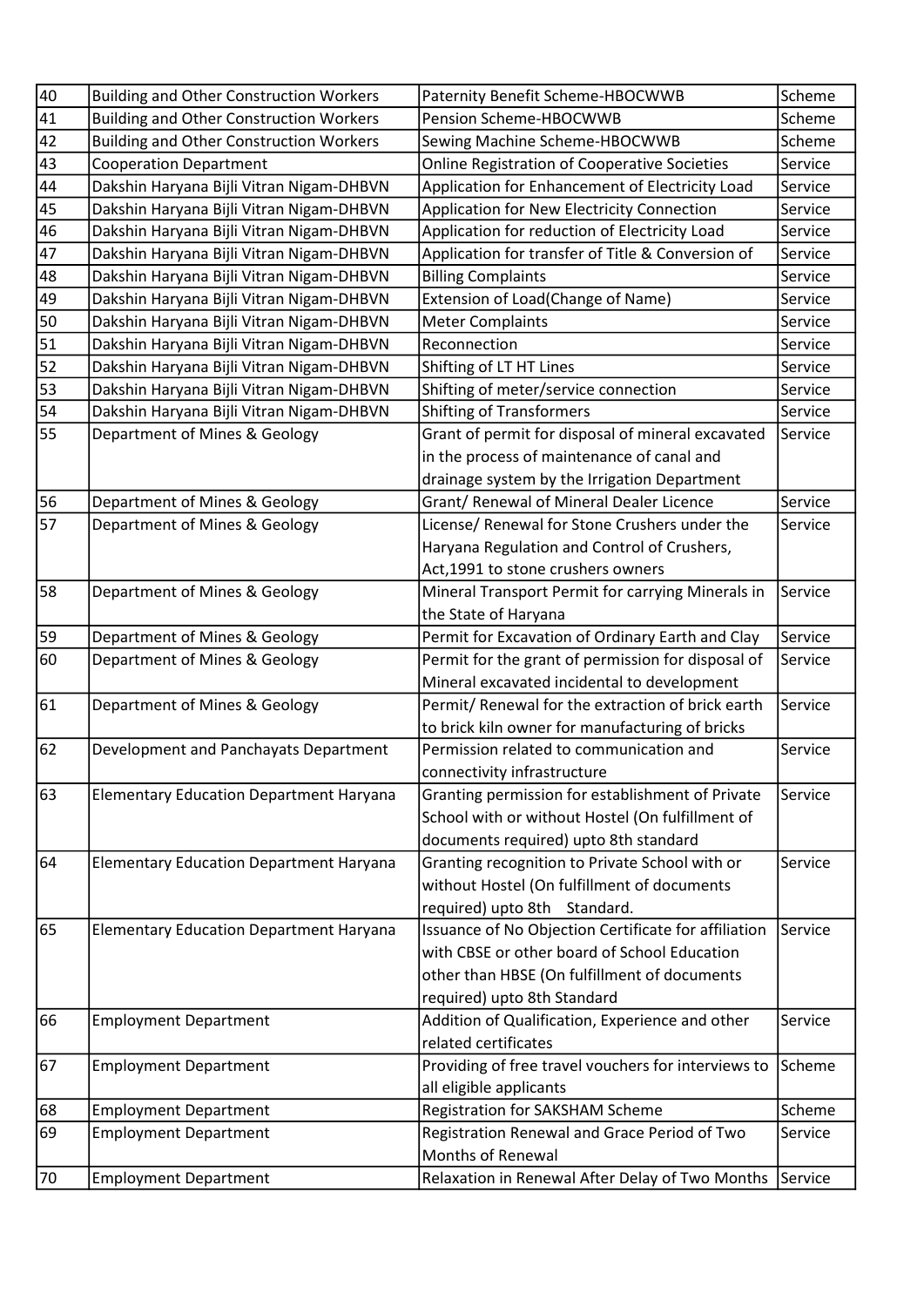| 71 | <b>Employment Department</b> | Transfer of Registration from One Exchange to       | Service |
|----|------------------------------|-----------------------------------------------------|---------|
|    |                              | Another Exchange                                    |         |
| 72 | <b>Employment Department</b> | <b>Unemployment Allowance</b>                       | Scheme  |
| 73 | <b>Fisheries Department</b>  | Assistance on lease amount of pond                  | Scheme  |
| 74 | <b>Fisheries Department</b>  | Capital cost and Working Capital (Input) for the    | Scheme  |
|    |                              | <b>Establishment of Recirculatory Aquaculture</b>   |         |
| 75 | <b>Fisheries Department</b>  | Construction of Circular Hatchery for Rearing of    | Scheme  |
|    |                              | Fingerling                                          |         |
| 76 | <b>Fisheries Department</b>  | Construction of fish kiosks including kiosks of     | Scheme  |
|    |                              | aquarium/ornamental fish                            |         |
| 77 | <b>Fisheries Department</b>  | Construction of fish retail markets including       | Scheme  |
|    |                              | ornamental fish/aquarium markets.                   |         |
| 78 | <b>Fisheries Department</b>  | <b>Construction of New Grow out Ponds</b>           | Scheme  |
| 79 | <b>Fisheries Department</b>  | Construction of New ponds for Saline / Alkaline     | Scheme  |
| 80 | <b>Fisheries Department</b>  | Construction of new ponds/ tanks                    | Scheme  |
| 81 | <b>Fisheries Department</b>  | Construction of New Rearing ponds(nursery/seed      | Scheme  |
|    |                              | rearing ponds)                                      |         |
| 82 | <b>Fisheries Department</b>  | Craft and gear (Unit: boats of appropriate sizes    | Scheme  |
|    |                              | including fishing nets, fish & ice holding boxes    |         |
| 83 | <b>Fisheries Department</b>  | Cycle with Ice Boxes                                | Scheme  |
| 84 | <b>Fisheries Department</b>  | Development of Waterlogged areas                    | Scheme  |
| 85 | <b>Fisheries Department</b>  | Establishment of Backyard mini RAS units            | Scheme  |
| 86 | <b>Fisheries Department</b>  | Establishment of large RAS (with 8 tanks of         | Scheme  |
|    |                              | minimum 90 m3/tank capacity 40 ton/crop)/           |         |
|    |                              | Biofloc (50 tanks of 4m dia and 1.5 high) culture   |         |
| 87 | <b>Fisheries Department</b>  | Establishment of Medium RAS (with 6 tank of         | Scheme  |
|    |                              | minimum 30m3/tank capacity 10ton/crop)/             |         |
|    |                              | Biofloc culture system(25 tanks of 4m dia and 1.m   |         |
| 88 | <b>Fisheries Department</b>  | Establishment of New Freshwater Finfish             | Scheme  |
| 89 | <b>Fisheries Department</b>  | Establishment of New Freshwater Scampi              | Scheme  |
| 90 | <b>Fisheries Department</b>  | Establishment of small RAS (with 1 tank of 100m3    | Scheme  |
|    |                              | capacity/Biofloc (7 tanks of 4m dia and 1.5 high)   |         |
|    |                              | culture system                                      |         |
| 91 | <b>Fisheries Department</b>  | Excavation of Pond for rearing of Fingerling        | Scheme  |
| 92 | <b>Fisheries Department</b>  | Financial assistance for the creation of            | Scheme  |
|    |                              | infrastructure of saline areas(Excavation of Ponds) |         |
| 93 | <b>Fisheries Department</b>  | Financial assistance for the inputs required for    | Scheme  |
|    |                              | saline areas.(Inputs)                               |         |
| 94 | <b>Fisheries Department</b>  | Financial assistance on the auction amount of       | Scheme  |
|    |                              | Notified waters                                     |         |
| 95 | <b>Fisheries Department</b>  | Financial assistance on the auction amount of       | Scheme  |
|    |                              | Notified waters                                     |         |
| 96 | <b>Fisheries Department</b>  | Fish Feed Plants of production Capacity of at least | Scheme  |
|    |                              | 100 ton /Day.                                       |         |
| 97 | <b>Fisheries Department</b>  | Input cost                                          | Scheme  |
| 98 | <b>Fisheries Department</b>  | Inputs cost Inland Saline/Alkaline Waters (seed,    | Scheme  |
|    |                              | feed, Manure, fertilizers, preventing measures for  |         |
|    |                              | disease, transportation charges, etc.)              |         |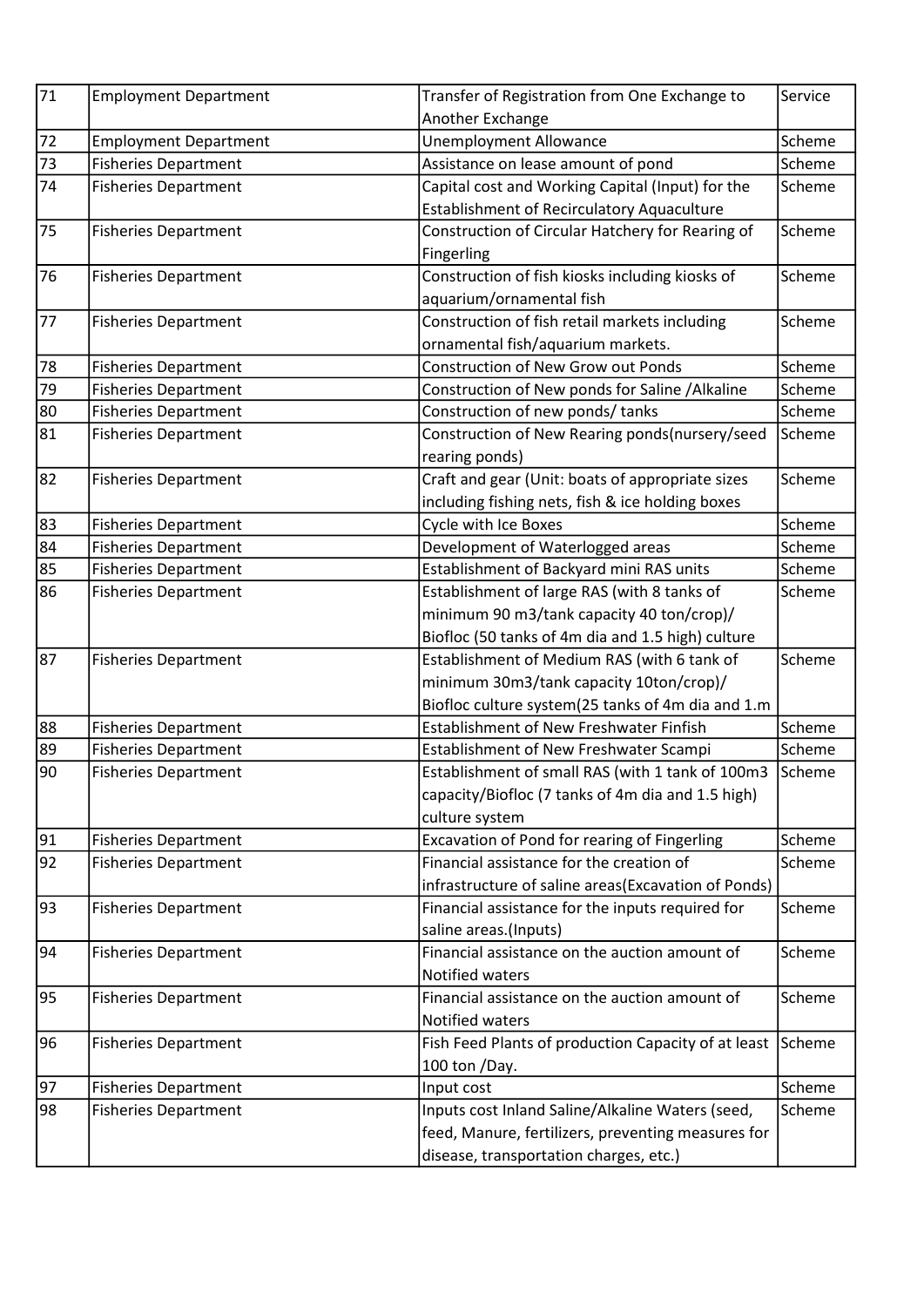| 99  | <b>Fisheries Department</b>               | Inputs cost Water Logged Area (seed, feed,                 | Scheme  |
|-----|-------------------------------------------|------------------------------------------------------------|---------|
|     |                                           | Manure, fertilizers, preventing measures for               |         |
|     |                                           | disease, transportation charges, etc.)                     |         |
| 100 | <b>Fisheries Department</b>               | Inputs for fresh water Aquaculture including               | Scheme  |
|     |                                           | Composite fish culture, Scampi, Pangasius, Tilapia         |         |
| 101 | <b>Fisheries Department</b>               | Inputs for Saline / Alkaline Water Aquaculture             | Scheme  |
| 102 | <b>Fisheries Department</b>               | Installation of Cages in Reservoirs                        | Scheme  |
| 103 | <b>Fisheries Department</b>               | Insulated vehicles                                         | Scheme  |
| 104 | <b>Fisheries Department</b>               | Large Fish Feed mill of production Capacity of 20          | Scheme  |
|     |                                           | ton /Day                                                   |         |
| 105 | <b>Fisheries Department</b>               | Live fish vending Centres                                  | Scheme  |
| 106 | <b>Fisheries Department</b>               | Medium Fish Feed Mill of production Capacity of 8 Scheme   |         |
|     |                                           | ton /Day                                                   |         |
| 107 | <b>Fisheries Department</b>               | Mini Fish Feed Mill of production Capacity of 2 ton Scheme |         |
| 108 | <b>Fisheries Department</b>               | Motor cycle with Ice Box                                   | Scheme  |
| 109 | <b>Fisheries Department</b>               | Plant of minimum 50- ton capacity.                         | Scheme  |
| 110 | <b>Fisheries Department</b>               | Plant/storage of minimum 10-ton capacity.                  | Scheme  |
| 111 | <b>Fisheries Department</b>               | Plant/storage of minimum 20-ton capacity.                  | Scheme  |
| 112 | <b>Fisheries Department</b>               | Plant/storage of minimum 30-ton capacity                   | Scheme  |
| 113 | <b>Fisheries Department</b>               | Promotion of Recreational Fisheries.                       | Scheme  |
| 114 | <b>Fisheries Department</b>               | Refrigerated vehicles                                      | Scheme  |
| 115 | <b>Fisheries Department</b>               | Subsidy for the establishment of small scale and           | Scheme  |
|     |                                           | medium scale backyard ornamental fish hatchery             |         |
| 116 | <b>Fisheries Department</b>               | Subsidy on inputs (pelleted feed)                          | Scheme  |
| 117 | <b>Fisheries Department</b>               | Subsidy on installation of Aerator                         | Scheme  |
| 118 | <b>Fisheries Department</b>               | Subsidy on installation of Deep Tube well                  | Scheme  |
| 119 | <b>Fisheries Department</b>               | Subsidy on installation of Shallow Tube well               | Scheme  |
| 120 | <b>Fisheries Department</b>               | Subsidy on purchase of fishing nets                        | Scheme  |
| 121 | <b>Fisheries Department</b>               | Subsidy on the Rent of Wholesale and Retail                | Scheme  |
| 122 | <b>Fisheries Department</b>               | Three wheeler with Ice Box including erickshaws            | Scheme  |
|     |                                           | for fish vending                                           |         |
| 123 | <b>Fisheries Department</b>               | Training stipend to fish farmers                           | Scheme  |
| 124 | <b>Food And Supplies Department</b>       | Deletion of Member in Ration Card                          | Service |
| 125 | <b>Food And Supplies Department</b>       | <b>House Hold Head Modifications</b>                       | Service |
| 126 | <b>Food And Supplies Department</b>       | <b>Issuance of Duplicate Ration Card</b>                   | Service |
| 127 | <b>Food And Supplies Department</b>       | Issue of New Ration Card on receipt of D-I form            | Service |
|     |                                           | i.e. Application Form for all Categories                   |         |
| 128 | <b>Food And Supplies Department</b>       | Modify Member Details in Ration Card                       | Service |
| 129 | <b>Food And Supplies Department</b>       | Ration card Member addition                                | Service |
| 130 | <b>Food And Supplies Department</b>       | <b>Ration Card Member migration</b>                        | Service |
| 131 | <b>Food And Supplies Department</b>       | Ration card Transfer Application                           | Service |
| 132 | <b>Food And Supplies Department</b>       | Surrender of Ration card Application Form with             | Service |
|     |                                           | issuance of surrender certificate                          |         |
| 133 | <b>General Administration</b>             | Permission for Events during Covid                         | Service |
| 134 | Haryana Backward Classes and Economically | Application for Agricultural Activities for Persons        | Scheme  |
|     | Weaker Sections Kalyan Nigam              | with Disabilities                                          |         |
| 135 | Haryana Backward Classes and Economically | Application for Education Loan for Persons with            | Scheme  |
|     | Weaker Sections Kalyan Nigam              | <b>Disabilities</b>                                        |         |
| 136 | Haryana Backward Classes and Economically | Application for Education Loan Scheme - Credit             | Scheme  |
|     | Weaker Sections Kalyan Nigam              | Line 1 for Minority Community                              |         |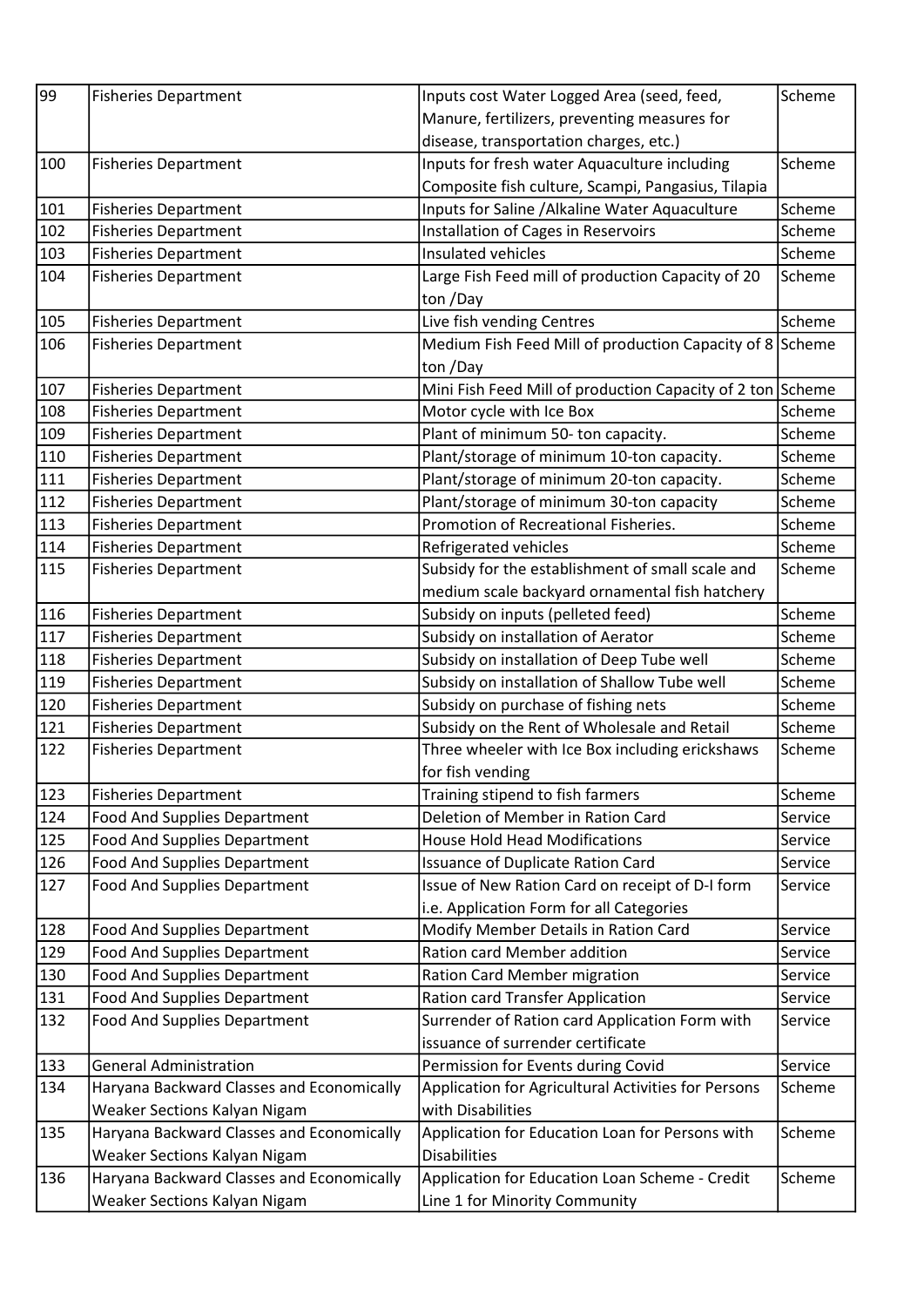| 137 | Haryana Backward Classes and Economically | Application for Education Loan Scheme - Credit            | Scheme  |
|-----|-------------------------------------------|-----------------------------------------------------------|---------|
|     | Weaker Sections Kalyan Nigam              | Line 2 for Minority Community                             |         |
| 138 | Haryana Backward Classes and Economically | Application for Education Loan Scheme for                 | Scheme  |
|     | Weaker Sections Kalyan Nigam              | <b>Backward Classes</b>                                   |         |
| 139 | Haryana Backward Classes and Economically | Application for Financial Assistive Devices for           | Scheme  |
|     | Weaker Sections Kalyan Nigam              | Persons with Disabilities                                 |         |
| 140 | Haryana Backward Classes and Economically | Application for Mahila Samiriddhi Yojna for               | Scheme  |
|     | Weaker Sections Kalyan Nigam              | <b>Backward Classes</b>                                   |         |
| 141 | Haryana Backward Classes and Economically | Application for Mahila Samiriddhi Yojna for               | Scheme  |
|     | Weaker Sections Kalyan Nigam              | <b>Minority Community</b>                                 |         |
| 142 | Haryana Backward Classes and Economically | Application for Micro Finance Scheme - Credit Line Scheme |         |
|     | Weaker Sections Kalyan Nigam              | 1 for Minority Community                                  |         |
| 143 | Haryana Backward Classes and Economically | Application for Micro Finance Scheme - Credit Line Scheme |         |
|     | Weaker Sections Kalyan Nigam              | 2 for Minority Community                                  |         |
| 144 | Haryana Backward Classes and Economically | Application for New Swarnima Scheme for                   | Scheme  |
|     | Weaker Sections Kalyan Nigam              | <b>Women for Backward Classes</b>                         |         |
| 145 | Haryana Backward Classes and Economically | Application for Purchase of Vehicle for                   | Scheme  |
|     | Weaker Sections Kalyan Nigam              | Commercial Hiring Purpose for Persons with                |         |
| 146 | Haryana Backward Classes and Economically | Application for Saksham Scheme for Backward               | Scheme  |
|     | Weaker Sections Kalyan Nigam              | Classes                                                   |         |
| 147 | Haryana Backward Classes and Economically | Application for Self-Employment PwD (Mental               | Scheme  |
|     | Weaker Sections Kalyan Nigam              | <b>Retardation and Autism)</b>                            |         |
| 148 | Haryana Backward Classes and Economically | Application for Shilp Sampada Term Loan Scheme            | Scheme  |
|     | Weaker Sections Kalyan Nigam              | for Backward Classes                                      |         |
| 149 | Haryana Backward Classes and Economically | Application for Small Business in Service/Trading         | Scheme  |
|     | Weaker Sections Kalyan Nigam              | Sector for Persons with Disabilities                      |         |
| 150 | Haryana Backward Classes and Economically | Application for Small Industries Unit for Persons         | Scheme  |
|     | Weaker Sections Kalyan Nigam              | with Disabilities                                         |         |
| 151 | Haryana Backward Classes and Economically | Application for Subsidy for Developing Business           | Scheme  |
|     | Weaker Sections Kalyan Nigam              | Premises for Persons with Disabilities                    |         |
| 152 | Haryana Backward Classes and Economically | Application for Subsidy for Disabled Young                | Scheme  |
|     | Weaker Sections Kalyan Nigam              | Professionals                                             |         |
| 153 | Haryana Backward Classes and Economically | Application for Term Loan Scheme - Credit Line 2          | Scheme  |
|     | Weaker Sections Kalyan Nigam              | for Minority Community                                    |         |
| 154 | Haryana Backward Classes and Economically | Application for Term Loan Scheme for Backward             | Scheme  |
|     | Weaker Sections Kalyan Nigam              | Classes                                                   |         |
| 155 | Haryana Backward Classes and Economically | Appplication for Term Loan Scheme - Credit Line 1 Scheme  |         |
|     | Weaker Sections Kalyan Nigam              | for Minority Community                                    |         |
| 156 | Haryana Excise & Taxation                 | B-1 License (Brewery License)                             | Service |
| 157 | Haryana Excise & Taxation                 | <b>BWH-2 License (Bonded Warehouse)</b>                   | Service |
| 158 | Haryana Excise & Taxation                 | D-2 License (Distillery License)                          | Service |
| 159 | Haryana Excise & Taxation                 | Grant of Passes of liquor                                 | Service |
| 160 | Haryana Excise & Taxation                 | Grant of Permits of liquor                                | Service |
| 161 | Haryana Excise & Taxation                 | L-1(Wholesale license for Indian Made Foreign             | Service |
| 162 | Haryana Excise & Taxation                 | L-10B License (Retail license of Imported Foreign         | Service |
|     |                                           | Liquor in shopping complex)                               |         |
| 163 | Haryana Excise & Taxation                 | L-10C License (License for Microbrewery)                  | Service |
| 164 | Haryana Excise & Taxation                 | L-10E License (Pub License)                               | Service |
| 165 | Haryana Excise & Taxation                 | L-11 License (bottling license for Indian Made            | Service |
|     |                                           | Foreign Liquor)                                           |         |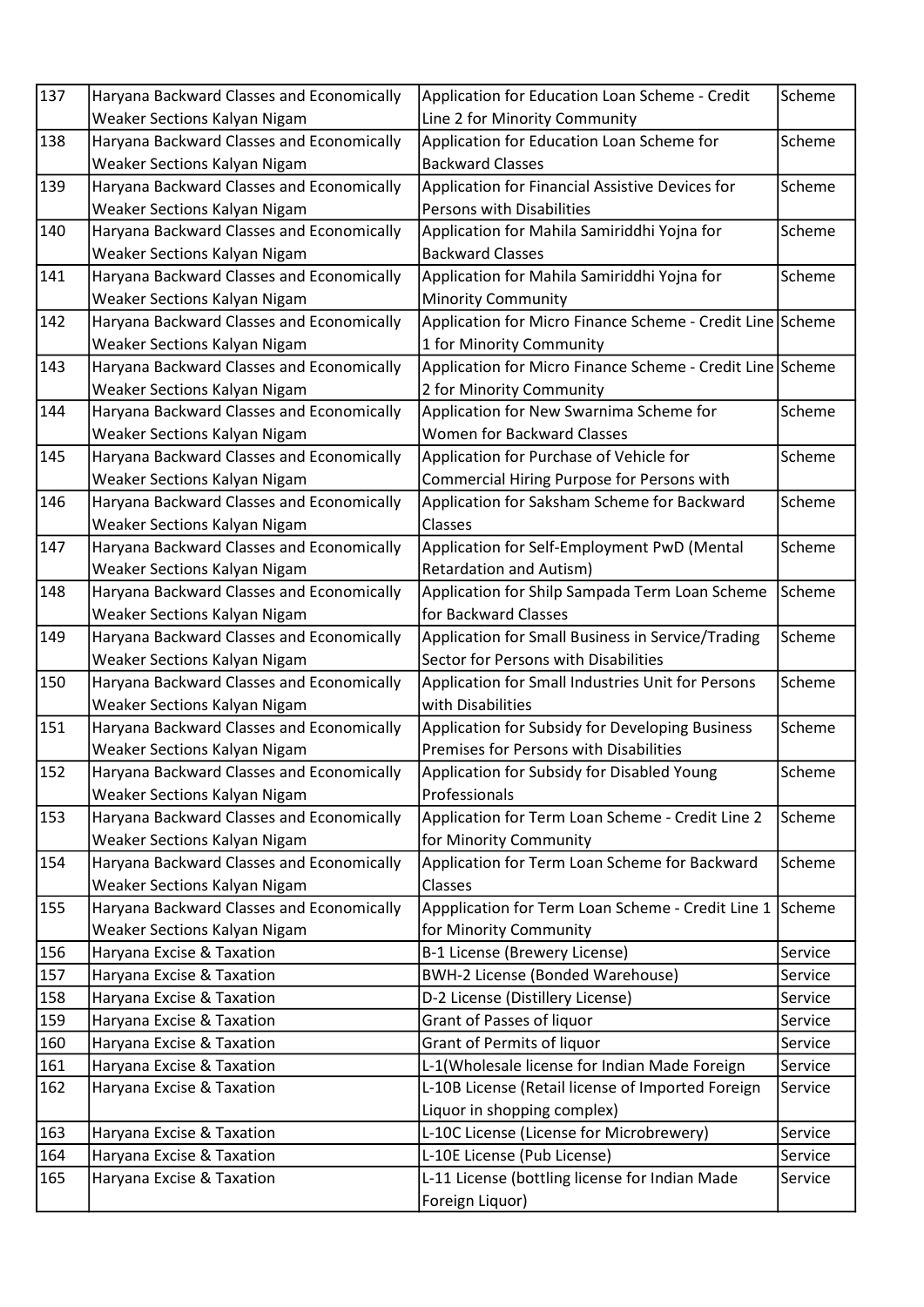| 166 | Haryana Excise & Taxation           | L-12A License (Temporary license for                      | Service |
|-----|-------------------------------------|-----------------------------------------------------------|---------|
| 167 | Haryana Excise & Taxation           | L-12C License (Bar license for club)                      | Service |
| 168 | Haryana Excise & Taxation           | L-12G License (Bar license for Golf club)                 | Service |
| 169 | Haryana Excise & Taxation           | L-13 (Wholesale license for Country Liquor)               | Service |
| 170 | Haryana Excise & Taxation           | L-1AB (Wholesale license for Non Distillers of            | Service |
| 171 | Haryana Excise & Taxation           | L-1AB1 License (Non brewer for sale of Beer/              | Service |
| 172 | Haryana Excise & Taxation           | L-1B License (Whoelsale license for Distillers of         | Service |
|     |                                     | Haryana)                                                  |         |
| 173 | Haryana Excise & Taxation           | L-1B-1 License (Wholesale license for Brewery /           | Service |
|     |                                     | Winery of Haryana)                                        |         |
| 174 | Haryana Excise & Taxation           | L1-B1-A (Whole sale for Ready to Drink Beverages) Service |         |
| 175 | Haryana Excise & Taxation           | L-4/5 License (Bar License for restaurant)                | Service |
| 176 | Haryana Excise & Taxation           | L-9 License (Canteen Store Department for retail          | Service |
| 177 | Haryana Excise & Taxation           | Registration of brands and approval of brand              | Service |
|     |                                     | labels of liquor                                          |         |
| 178 | Haryana Forest Department           | <b>Certificate for Tree Felling</b>                       | Service |
| 179 | Haryana Forest Department           | NOC for Forest Land                                       | Service |
| 180 | Haryana Labour Welfare Board (HLWB) | Bicycle Scheme- Haryana Labour Welfare Board              | Scheme  |
| 181 | Haryana Labour Welfare Board (HLWB) | Chief Minister's Labour Social Security Scheme-           | Scheme  |
|     |                                     | Haryana Labour Welfare Board                              |         |
| 182 | Haryana Labour Welfare Board (HLWB) | Dental Care Scheme - Haryana Labour Welfare               | Scheme  |
| 183 | Haryana Labour Welfare Board (HLWB) | Disability (due to Accident or other reason)              | Scheme  |
|     |                                     | Scheme - Haryana Labour Welfare Board                     |         |
| 184 | Haryana Labour Welfare Board (HLWB) | Financial Assistance as shagun in marriage of man         | Scheme  |
|     |                                     | worker's or son of worker's -Haryana Labour               |         |
|     |                                     | <b>Welfare Board</b>                                      |         |
| 185 | Haryana Labour Welfare Board (HLWB) | Financial Assistance for Coaching--Haryana Labour         | Scheme  |
|     |                                     | <b>Welfare Board</b>                                      |         |
| 186 | Haryana Labour Welfare Board (HLWB) | Financial Assistance for encouraging worker's             | Scheme  |
|     |                                     | children's participation in Cultural activities-          |         |
|     |                                     | Haryana Labour Welfare Board                              |         |
| 187 | Haryana Labour Welfare Board (HLWB) | Financial Assistance for encouraging worker's             | Scheme  |
|     |                                     | children's participation in Sports activities-            |         |
|     |                                     | Haryana Labour Welfare Board                              |         |
| 188 | Haryana Labour Welfare Board (HLWB) | Financial Assistance for funeral and other                | Scheme  |
|     |                                     | activities in case of death of a worker's-Haryana         |         |
|     |                                     | Labour Welfare Board                                      |         |
| 189 | Haryana Labour Welfare Board (HLWB) | Financial Assistance for uniform, books and copies        | Scheme  |
|     |                                     | from class 1 to 8 for daughters of worker's-              |         |
|     |                                     | Haryana Labour Welfare Board                              |         |
| 190 | Haryana Labour Welfare Board (HLWB) | Financial Assistance for working women worker's           | Scheme  |
|     |                                     | or wives of male worker's for maternity-Haryana           |         |
|     |                                     | Labour Welfare Board                                      |         |
| 191 | Haryana Labour Welfare Board (HLWB) | Financial Assistance in marriage of women                 | Scheme  |
|     |                                     | worker's or daughters of worker's-Haryana Labour          |         |
| 192 | Haryana Labour Welfare Board (HLWB) | Financial Assistance of artificial limbs to workers       | Scheme  |
|     |                                     | with disability due to accident or other reasons-         |         |
|     |                                     | Haryana Labour Welfare Board                              |         |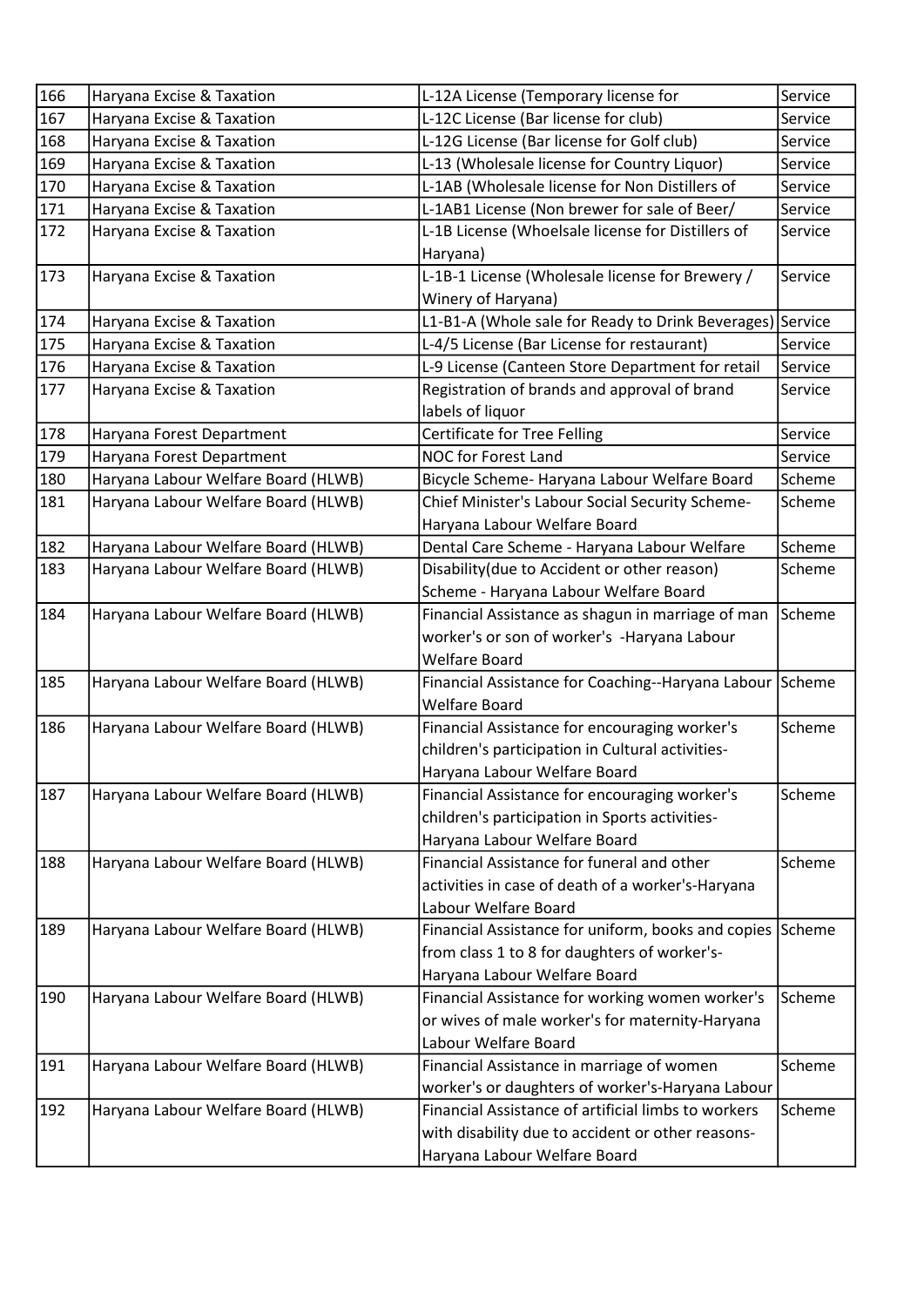| 193 | Haryana Labour Welfare Board (HLWB)  | Financial Assistance of Hearing Machine/Hearing          | Scheme  |
|-----|--------------------------------------|----------------------------------------------------------|---------|
|     |                                      | Aid to worker's and their dependent's -Haryana           |         |
|     |                                      | Labour Welfare Board                                     |         |
| 194 | Haryana Labour Welfare Board (HLWB)  | Financial Assistance of Try Cycle to worker's and        | Scheme  |
|     |                                      | their dependent's-Haryana Labour Welfare Board           |         |
| 195 | Haryana Labour Welfare Board (HLWB)  | Financial Assistance to spouse/dependents in case Scheme |         |
|     |                                      | of death of a worker's-Haryana Labour Welfare            |         |
| 196 | Haryana Labour Welfare Board (HLWB)  | Financial Assistance to worker's with a visually,        | Scheme  |
|     |                                      | physically or mentally disabled child-Haryana            |         |
|     |                                      | Labour Welfare Board                                     |         |
| 197 | Haryana Labour Welfare Board (HLWB)  | LTC Scheme - Haryana Labour Welfare Board                | Scheme  |
| 198 | Haryana Labour Welfare Board (HLWB)  | Mukhya Mantri Sharam Puruskar scheme -                   | Scheme  |
|     |                                      | Haryana Labour Welfare Board                             |         |
| 199 | Haryana Labour Welfare Board (HLWB)  | Scholarship Scheme for worker's children's -             | Scheme  |
|     |                                      | Haryana Labour Welfare Board                             |         |
| 200 | Haryana Labour Welfare Board (HLWB)  | Setting up Labour Welfare Centres-Haryana                | Scheme  |
|     |                                      | Labour Welfare Board                                     |         |
| 201 | Haryana Labour Welfare Board (HLWB)  | Sewing Machine Scheme - Haryana Labour                   | Scheme  |
|     |                                      | <b>Welfare Board</b>                                     |         |
| 202 | Haryana Labour Welfare Board (HLWB)  | Spectacle Scheme - Haryana Labour Welfare                | Scheme  |
| 203 | Haryana Labour Welfare Board (HLWB)  | Sports Scheme - Haryana Labour Welfare Board             | Scheme  |
| 204 | Haryana Scheduled Castes Finance and | <b>Education Loan for Scheduled Castes Persons</b>       | Scheme  |
|     |                                      |                                                          |         |
|     | <b>Development Corporation</b>       |                                                          |         |
| 205 | Haryana Scheduled Castes Finance and | Green Business Scheme (e-rickshaw, compressed            | Scheme  |
|     | <b>Development Corporation</b>       | air vehicle, Solor energy gadgets and poly houses)       |         |
| 206 | Haryana Scheduled Castes Finance and | Laghu Vyavasay Yojana                                    | Scheme  |
|     | <b>Development Corporation</b>       |                                                          |         |
| 207 | Haryana Scheduled Castes Finance and | Mahila Adhikarita Yojana                                 | Scheme  |
|     | <b>Development Corporation</b>       |                                                          |         |
| 208 | Haryana Scheduled Castes Finance and | Mahila Kisan Yojna                                       | Scheme  |
|     | Development Corporation              |                                                          |         |
| 209 | Haryana Scheduled Castes Finance and | Mahila Samridhi Yojana (for Self Employment              | Scheme  |
|     | <b>Development Corporation</b>       | Income Generating Schemes only for women                 |         |
| 210 | Haryana Scheduled Castes Finance and | Micro Credit Finance (for Self Employment Income Scheme  |         |
|     | <b>Development Corporation</b>       | Generating Schemes)                                      |         |
| 211 | Haryana Scheduled Castes Finance and | Shilpi Samridhi Yojana                                   | Scheme  |
|     | <b>Development Corporation</b>       |                                                          |         |
| 212 | Haryana Scheduled Castes Finance and | Term Loan (for Self Employment Income                    | Scheme  |
|     | <b>Development Corporation</b>       | <b>Generating Schemes)</b>                               |         |
| 213 | Haryana Shehari Vikas Pradhikaran    | Apply for sewerage connection                            | Service |
| 214 | Haryana Shehari Vikas Pradhikaran    | Apply for water connection                               | Service |
| 215 | Haryana Shehari Vikas Pradhikaran    | <b>Cancellation of Transfer Permission</b>               | Service |
| 216 | Haryana Shehari Vikas Pradhikaran    | Change of Number of Membership                           | Service |
| 217 | Haryana Shehari Vikas Pradhikaran    | Change the Membership                                    | Service |
| 218 | Haryana Shehari Vikas Pradhikaran    | Change the Size of Dwelling Units                        | Service |
| 219 | Haryana Shehari Vikas Pradhikaran    | <b>Condonation of Delay</b>                              | Service |
| 220 | Haryana Shehari Vikas Pradhikaran    | Conveyance Deed                                          | Service |
| 221 | Haryana Shehari Vikas Pradhikaran    | De-Mortgage                                              | Service |
| 222 | Haryana Shehari Vikas Pradhikaran    | <b>DPC Certification</b>                                 | Service |
| 223 | Haryana Shehari Vikas Pradhikaran    | <b>Duplicate Papers</b>                                  | Service |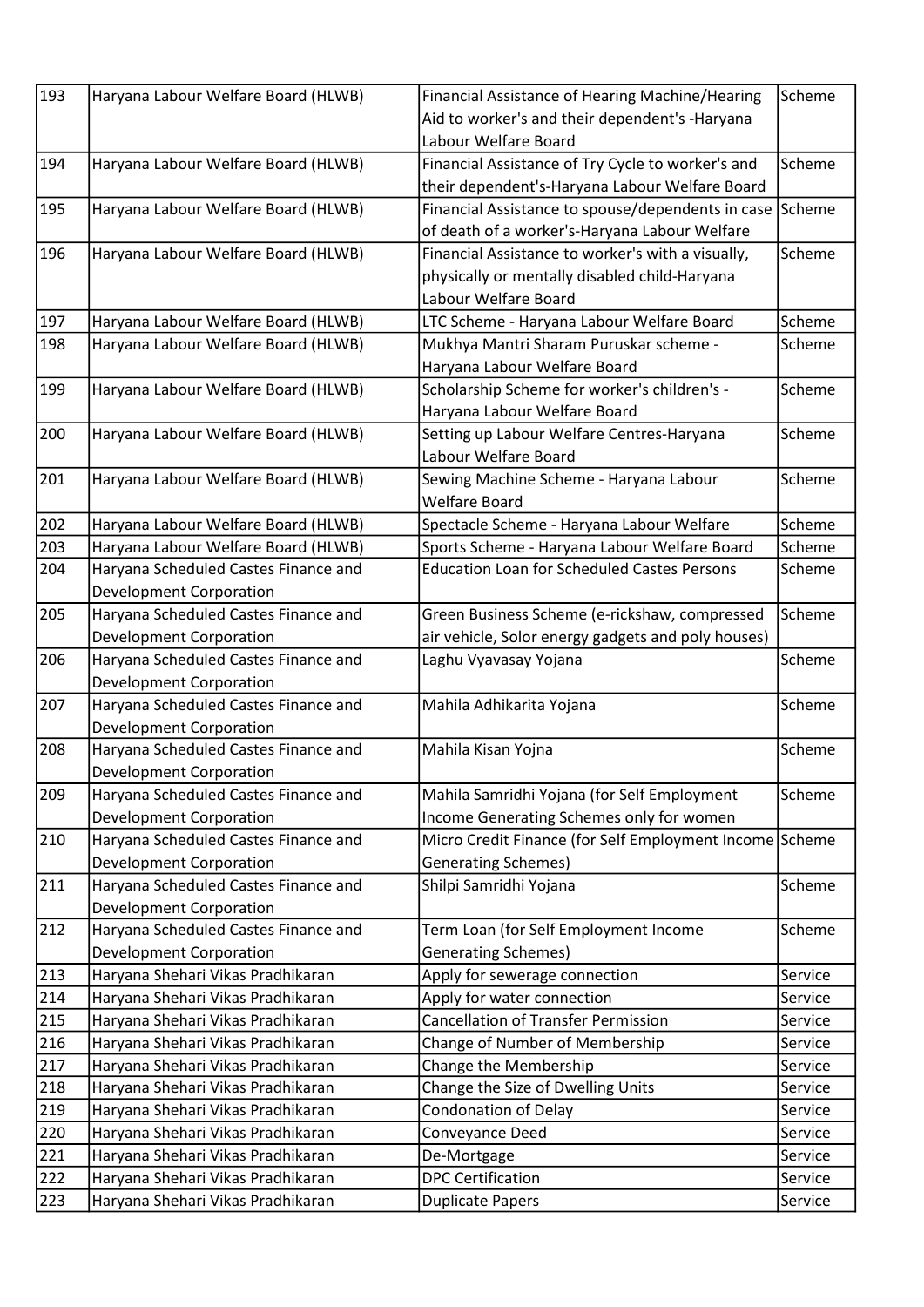| 224 | Haryana Shehari Vikas Pradhikaran    | Estimate                                         | Service |
|-----|--------------------------------------|--------------------------------------------------|---------|
| 225 | Haryana Shehari Vikas Pradhikaran    | Floor-wise Registration                          | Service |
| 226 | Haryana Shehari Vikas Pradhikaran    | Fresh Building Plan                              | Service |
| 227 | Haryana Shehari Vikas Pradhikaran    | Independent Floor Re-Allotment letter            | Service |
| 228 | Haryana Shehari Vikas Pradhikaran    | Independent Floor Transfer Permission Letter     | Service |
| 229 | Haryana Shehari Vikas Pradhikaran    | Independent Floor - Transfer Permission-Family   | Service |
| 230 | Haryana Shehari Vikas Pradhikaran    | Independent Floor -Transfer Permission-          | Service |
|     |                                      | Family(with Conveyance deed)                     |         |
| 231 | Haryana Shehari Vikas Pradhikaran    | Independent Floor-Transfer Letter                | Service |
| 232 | Haryana Shehari Vikas Pradhikaran    | Independent Floor-Transfer Letter - Death        | Service |
| 233 | Haryana Shehari Vikas Pradhikaran    | Independent Floor-Transfer Permission-Court      | Service |
| 234 | Haryana Shehari Vikas Pradhikaran    | Independent Floor-Transfer Permission-Will       | Service |
| 235 | Haryana Shehari Vikas Pradhikaran    | Inquiry Regarding Installment/Dues               | Service |
| 236 | Haryana Shehari Vikas Pradhikaran    | Mortgage Permission Letter                       | Service |
| 237 | Haryana Shehari Vikas Pradhikaran    | No Dues Certificate                              | Service |
| 238 | Haryana Shehari Vikas Pradhikaran    | Non-Encumbrance Certificate                      | Service |
| 239 | Haryana Shehari Vikas Pradhikaran    | OC Certificate/Completion Certificate            | Service |
| 240 | Haryana Shehari Vikas Pradhikaran    | Physical Possession (Possession Certificate)     | Service |
| 241 | Haryana Shehari Vikas Pradhikaran    | <b>POC Certificate</b>                           | Service |
| 242 | Haryana Shehari Vikas Pradhikaran    | <b>Re-Allotment Letter</b>                       | Service |
| 243 | Haryana Shehari Vikas Pradhikaran    | <b>Refund Application</b>                        | Service |
| 244 | Haryana Shehari Vikas Pradhikaran    | <b>Removal of Misuse</b>                         | Service |
| 245 | Haryana Shehari Vikas Pradhikaran    | Revalidate Building Plan                         | Service |
| 246 | Haryana Shehari Vikas Pradhikaran    | <b>Revised Building Plan</b>                     | Service |
| 247 | Haryana Shehari Vikas Pradhikaran    | <b>Site Demarcation</b>                          | Service |
| 248 | Haryana Shehari Vikas Pradhikaran    | Superceded Building Plan                         | Service |
| 249 | Haryana Shehari Vikas Pradhikaran    | Surrender of plot                                | Service |
| 250 | Haryana Shehari Vikas Pradhikaran    | Transfer Permission Letter - Death               | Service |
| 251 | Haryana Shehari Vikas Pradhikaran    | Transfer Permission Letter - Death of allotee -  | Service |
|     |                                      | <b>Court Decree</b>                              |         |
| 252 | Haryana Shehari Vikas Pradhikaran    | Transfer Permission Letter - INDUS - Death       | Service |
| 253 | Haryana Shehari Vikas Pradhikaran    | Transfer Permission Letter - INDUS - Death of    | Service |
|     |                                      | allotee - Court Decree                           |         |
| 254 | Haryana Shehari Vikas Pradhikaran    | Transfer Permission Letter - Through Allottee    | Service |
| 255 | Haryana Shehari Vikas Pradhikaran    | <b>Transfer Permission Letter - Court Decree</b> | Service |
| 256 | Haryana Shehari Vikas Pradhikaran    | Transfer Permission Letter -Family               | Service |
| 257 | Haryana Shehari Vikas Pradhikaran    | <b>Transfer Permission Letter -INDUS</b>         | Service |
| 258 | Haryana Shehari Vikas Pradhikaran    | Transfer Permission Letter -INDUS with GPA       | Service |
| 259 | Haryana Shehari Vikas Pradhikaran    | Transfer Permission Letter -INDUS-Court Decree   | Service |
| 260 | Haryana Shehari Vikas Pradhikaran    | Transfer Permission Letter -INDUS-Will           | Service |
| 261 | Haryana Shehari Vikas Pradhikaran    | Transfer Permission Letter - Will                | Service |
| 262 | Haryana Shehari Vikas Pradhikaran    | Transfer Permission Letter - with GPA            | Service |
| 263 | Haryana Shehari Vikas Pradhikaran    | Transfer Permission Letter-Family (under         | Service |
| 264 | Haryana Shehari Vikas Pradhikaran    | Transfer Permission Letter-Family (with          | Service |
|     |                                      | Conveyance deed)                                 |         |
| 265 | Haryana State Agricultural Marketing | Issue of Conveyance Deed                         | Service |
| 266 | Haryana State Agricultural Marketing | Issue of Duplicate Allotment                     | Service |
| 267 | Haryana State Agricultural Marketing | Issue of No Dues certificate                     | Service |
| 268 | Haryana State Agricultural Marketing | Issue of NOC                                     | Service |
| 269 | Haryana State Agricultural Marketing | Issue of NOC for Mortage                         | Service |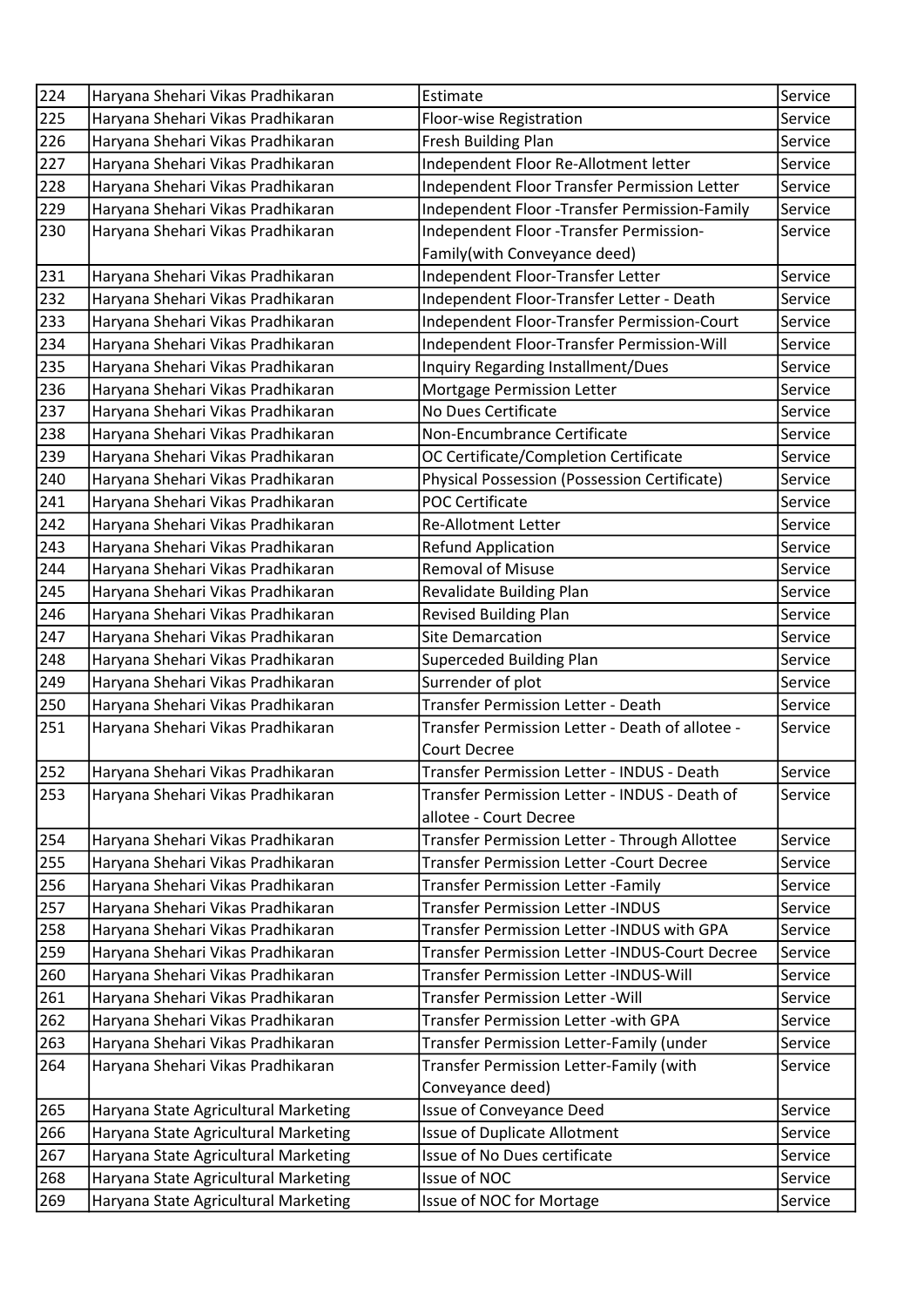| 270 | Haryana State Agricultural Marketing  | Issue of Re-allotment Letter                     | Service |
|-----|---------------------------------------|--------------------------------------------------|---------|
| 271 | Haryana State Agricultural Marketing  | Mukhya Mantri Kishan Evam Khetihar Mazdoor       | Scheme  |
|     | Board(HSAMB)                          | Jiwan Suraksha Yojna, 2013                       |         |
| 272 | Haryana State Agricultural Marketing  | Re-Transfer of property in case of sale          | Service |
| 273 | Haryana State Agricultural Marketing  | Re-Transfer of property in case of               | Service |
|     | Board(HSAMB)                          | sale(Uncontested Death)                          |         |
| 274 | Haryana State Ind and Infrastructure  | Allotment of plots                               | Service |
|     | Development Co Ltd(HSIIDC)            |                                                  |         |
| 275 | Haryana State Ind and Infrastructure  | <b>Bifurcation of plot</b>                       | Service |
|     | Development Co Ltd(HSIIDC)            |                                                  |         |
| 276 | Haryana State Ind and Infrastructure  | Change in Constitution                           | Service |
|     | Development Co Ltd(HSIIDC)            |                                                  |         |
| 277 | Haryana State Ind and Infrastructure  | Change of Name                                   | Service |
|     | Development Co Ltd(HSIIDC)            |                                                  |         |
| 278 | Haryana State Ind and Infrastructure  | Change of plot                                   | Service |
|     | Development Co Ltd(HSIIDC)            |                                                  |         |
| 279 | Haryana State Ind and Infrastructure  | Change of Project                                | Service |
|     | Development Co Ltd(HSIIDC)            |                                                  |         |
| 280 | Haryana State Ind and Infrastructure  | Conveyance deed                                  | Service |
|     | Development Co Ltd(HSIIDC)            |                                                  |         |
| 281 | Haryana State Ind and Infrastructure  | Extension in time for project                    | Service |
|     | Development Co Ltd(HSIIDC)            | implementation/completion                        |         |
| 282 | Haryana State Ind and Infrastructure  | Issuance of Project Completion Certificate       | Service |
|     | Development Co Ltd(HSIIDC)            |                                                  |         |
| 283 | Haryana State Ind and Infrastructure  | Leasing/Renting of plots                         | Service |
|     | Development Co Ltd(HSIIDC)            |                                                  |         |
| 284 | Haryana State Ind and Infrastructure  | No Due Certificate                               | Service |
|     | Development Co Ltd(HSIIDC)            |                                                  |         |
| 285 | Haryana State Ind and Infrastructure  | Physical Possession of plote                     | Service |
|     | Development Co Ltd(HSIIDC)            |                                                  |         |
| 286 | Haryana State Ind and Infrastructure  | Sewerage connection                              | Service |
|     | Development Co Ltd(HSIIDC)            |                                                  |         |
| 287 | Haryana State Ind and Infrastructure  | Submission of self-certified Building Plans for  | Service |
|     | Development Co Ltd(HSIIDC)            | industrial plots                                 |         |
| 288 | Haryana State Ind and Infrastructure  | Surrender of plot                                | Service |
|     | Development Co Ltd(HSIIDC)            |                                                  |         |
| 289 | Haryana State Ind and Infrastructure  | Transfer of plot                                 | Service |
|     | Development Co Ltd(HSIIDC)            |                                                  |         |
| 290 | Haryana State Ind and Infrastructure  | Water connection                                 | Service |
|     | Development Co Ltd(HSIIDC)            |                                                  |         |
| 291 | Haryana State Ind and Infrastructure  | Zoning Plan approval                             | Service |
|     | Development Co Ltd(HSIIDC)            |                                                  |         |
| 292 | Haryana Women Development Corporation | Individual Loan Scheme with Subsidy to Women     | Scheme  |
|     |                                       | for Self Employment, HWDC                        |         |
| 293 | <b>Health Services Department</b>     | Application For Birth Certificate Issuance       | Service |
| 294 | <b>Health Services Department</b>     | Application For Correction in Birth Record       | Service |
| 295 | <b>Health Services Department</b>     | Application For Correction in Death Record       | Service |
| 296 | <b>Health Services Department</b>     | Application For Death Certificate issuance       | Service |
| 297 | <b>Health Services Department</b>     | Application For Delayed Birth Registration       | Service |
| 298 | <b>Health Services Department</b>     | Application For Delayed Birth/Death Registration | Service |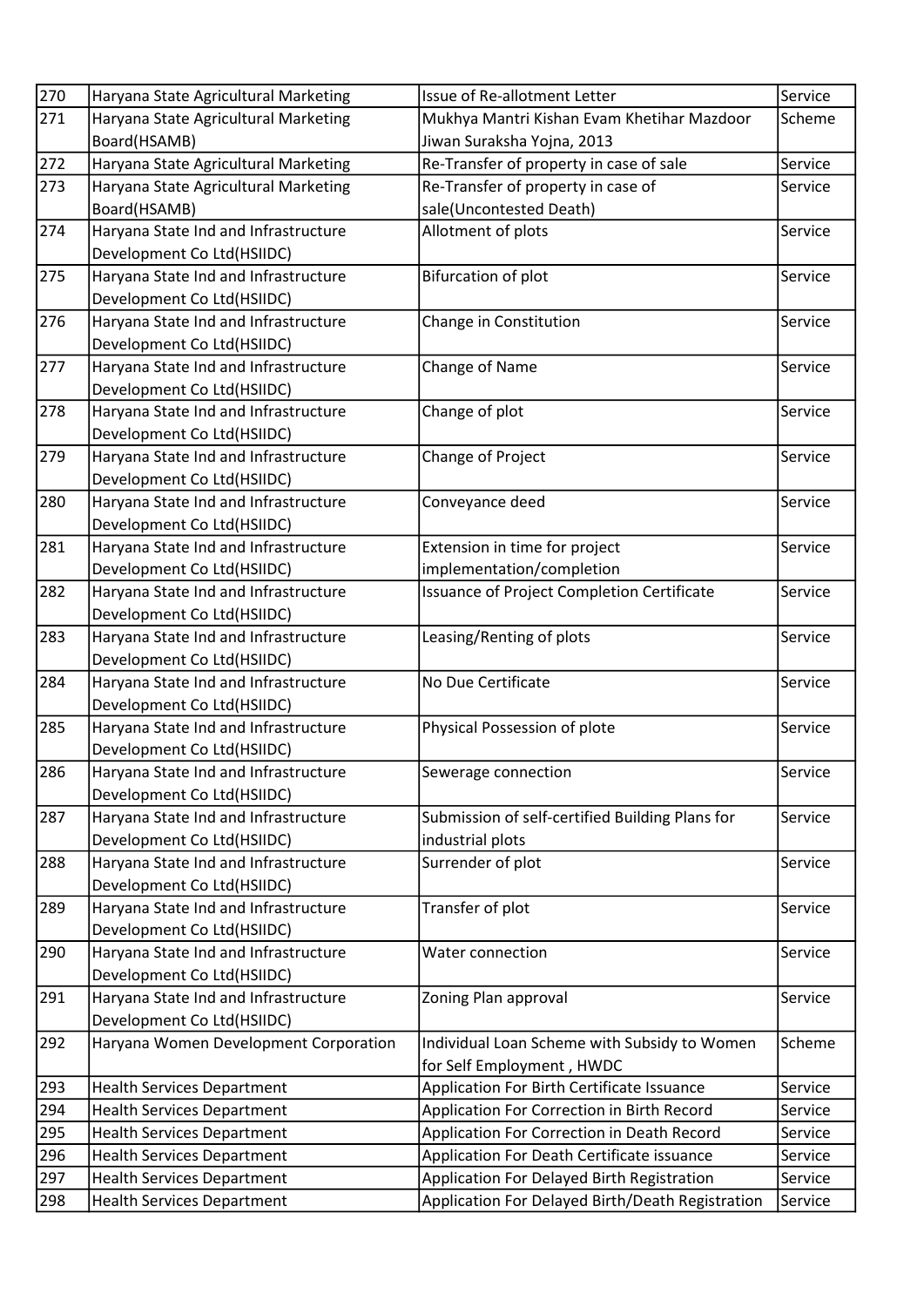| 299 | <b>Health Services Department</b>         | Application for Inclusion of Child Name in Birth         | Service |
|-----|-------------------------------------------|----------------------------------------------------------|---------|
| 300 | <b>Health Services Department</b>         | Application For Non Availability Certificate             | Service |
| 301 | <b>Higher Education Department</b>        | Consolidate Stipend and Free Books to SC                 | Scheme  |
|     |                                           | <b>Students Scheme</b>                                   |         |
| 302 | <b>Higher Education Department</b>        | Haryana State Meritorious Incentive Scheme               | Scheme  |
| 303 | <b>Higher Education Department</b>        | Haryana State Meritorious Incentives Scheme              | Scheme  |
| 304 | <b>Higher Education Department</b>        | Lower Income Group Scheme                                | Scheme  |
| 305 | <b>Higher Education Department</b>        | Post Matric Scholarship                                  | Scheme  |
| 306 | <b>Higher Education Department</b>        | State Merit Scholarship To UG Girls                      | Scheme  |
| 307 | <b>Higher Education Department</b>        | State Merit Scholarship To UG-PG Students                | Scheme  |
| 308 | <b>Higher Education Department</b>        | Stipend Scheme for Grand Children for Freedom            | Scheme  |
| 309 | <b>Horticulture Department</b>            | Fruit License: Grant of Nursery Fruit License            | Service |
| 310 | <b>Horticulture Department</b>            | Minet: Sanction of application upon submission of Scheme |         |
|     |                                           | complete documents                                       |         |
| 311 | <b>Horticulture Department</b>            | Polynet: Sanction of application upon submission         | Scheme  |
|     |                                           | of complete documents                                    |         |
| 312 | <b>Horticulture Department</b>            | Sanction of Subsidy application under State Plan         | Scheme  |
|     |                                           | Schemes upon submission of complete documents            |         |
| 313 | Horticulture Department                   | Seed License: Grant of Nursery Seed license              | Service |
| 314 | <b>Housing Board</b>                      | Demarcation of Plots/Land                                | Service |
| 315 | <b>Housing Board</b>                      | Issue of Change Ownership/Re-allotment Letter            | Service |
|     |                                           | after execution of Sale deed                             |         |
| 316 | <b>Housing Board</b>                      | Issue of Conveyance deed                                 | Service |
| 317 | <b>Housing Board</b>                      | Issue of Conveyance Deed through GPA                     | Service |
| 318 | <b>Housing Board</b>                      | Issue of NDC (No Due Certificate) to the Allottee        | Service |
| 319 | <b>Housing Board</b>                      | Issue of No Objection Certificate/Duplicate              | Service |
|     |                                           | Allotment/Re- allotment Letter                           |         |
| 320 | <b>Housing Board</b>                      | Issue of permission to mortgage                          | Service |
| 321 | <b>Housing Board</b>                      | Transfer of property in case of death                    | Service |
| 322 | <b>Housing Board</b>                      | Transfer of Property in Case of General Transfer         | Service |
|     |                                           | before Conveyance Deed                                   |         |
| 323 | <b>Housing Board</b>                      | Transfer of property in case of sale deed                | Service |
| 324 | <b>Industries and Commerce Department</b> | Approval for modification, alteration, repair of         | Service |
|     |                                           | boiler under Indian Boiler Act, 1923                     |         |
| 325 | <b>Industries and Commerce Department</b> | <b>Boiler Attendant Certificate</b>                      | Service |
| 326 | <b>Industries and Commerce Department</b> | <b>Boiler Operation Engineer (BOE) Certificate</b>       | Service |
| 327 | <b>Industries and Commerce Department</b> | Boiler Registration under the Indian Boiler Act,         | Service |
| 328 | <b>Industries and Commerce Department</b> | Certificate of Boiler Manufacturer unit                  | Service |
| 329 | <b>Industries and Commerce Department</b> | Certificate of Boiler Repairer                           | Service |
| 330 | <b>Industries and Commerce Department</b> | Certificate of Boiler Welder                             | Service |
| 331 | <b>Industries and Commerce Department</b> | License for processing under the Lubricating Oil         | Service |
|     |                                           | and Greases (Processing, Supply and Distribution         |         |
|     |                                           | Regulation) Order, 1987                                  |         |
| 332 | <b>Industries and Commerce Department</b> | License for Trading under the Lubricating Oil and        | Service |
|     |                                           | Greases (Processing, Supply and Distribution             |         |
|     |                                           | Regulation) Order, 1987                                  |         |
| 333 | <b>Industries and Commerce Department</b> | Permission for Transfer Memorandum of                    | Service |
|     |                                           | Inspection Book and Registration Book of boiler          |         |
| 334 | Industries and Commerce Department        | Permission for transfer of Memorandum of                 | Service |
|     |                                           | Inspection Book and Registration Book of boiler          |         |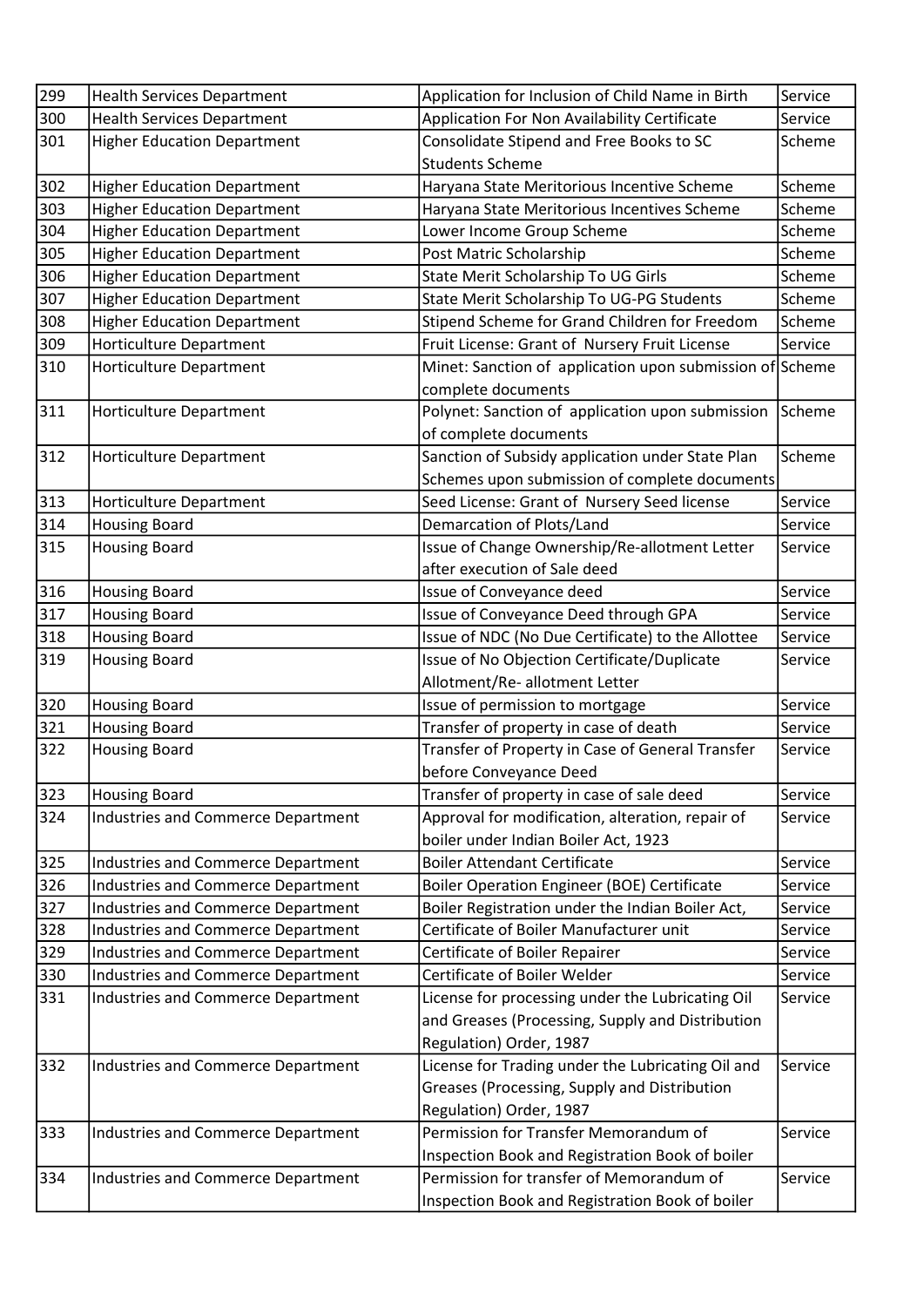| 335 | Industries and Commerce Department        | Provisional License for Processing under the               | Service |
|-----|-------------------------------------------|------------------------------------------------------------|---------|
|     |                                           | Lubricating Oil and Greases (Processing, Supply            |         |
|     |                                           | and Distribution Regulation) Order, 1987                   |         |
| 336 |                                           |                                                            | Service |
|     | <b>Industries and Commerce Department</b> | Provisional License for Trading under the                  |         |
|     |                                           | Lubricating Oil and Greases (Processing, Supply            |         |
|     |                                           | and Distribution Regulation) Order, 1987                   |         |
| 337 | <b>Industries and Commerce Department</b> | Registration of Economiser                                 | Service |
| 338 | <b>Industries and Commerce Department</b> | Renewal of Boiler Registration under the Indian            | Service |
|     |                                           | Boiler Act 1923                                            |         |
| 339 | <b>Industries and Commerce Department</b> | Renewal of Certificate of Boiler Repairer                  | Service |
| 340 | <b>Industries and Commerce Department</b> | Renewal of license for processing under the                | Service |
|     |                                           | Lubricating Oil and Greases (Processing, Supply            |         |
|     |                                           | and Distribution Regulation) Order, 1987                   |         |
| 341 | <b>Industries and Commerce Department</b> | Renewal of license for Trading under the                   | Service |
|     |                                           | Lubricating Oil and Greases (Processing, Supply            |         |
|     |                                           | and Distribution Regulation) Order, 1987                   |         |
| 342 | <b>Industries and Commerce Department</b> | Renewal of Welder Certificate                              | Service |
| 343 | Labour Department                         | Approvals of plans from Factories Department               | Service |
|     |                                           | under Factories Act, 1948                                  |         |
| 344 | Labour Department                         | Factories License under Factories Act, 1948                | Scheme  |
| 345 | Labour Department                         | Labour Grievance Redressal                                 | Service |
| 346 | Labour Department                         | Registration of Establishement engaged in Building Scheme  |         |
|     |                                           | and Other Construction Workers (Regulation of              |         |
|     |                                           | Employment and Conditions of Service) Act. 1996            |         |
| 347 | Labour Department                         | Registration of principal employer's establishment Service |         |
|     |                                           | and license for contractors under provision of             |         |
|     |                                           | contract labour Act, 1970                                  |         |
| 348 | Labour Department                         | Registration of principal employer's establishment Service |         |
|     |                                           | under the provisions of Inter-State Migrant                |         |
|     |                                           | Workmen (Regulation of Employment and                      |         |
|     |                                           | Conditions of Service) Act, 1979 (30 of 1979))             |         |
| 349 | Labour Department                         | Renewal of factory license under the provisions of Service |         |
|     |                                           | Factories Act, 1948 (Central Act No. 63 of 1948)           |         |
| 350 | Labour Department                         | renewal of License for contractors under the               | Service |
|     |                                           | provisions of the Contract Labour (Regulation and          |         |
|     |                                           | Abolition) Act, 1970 (Central Act No. 37 of 1970)          |         |
| 351 | Labour Department                         | Renewal of registration certification under the            | Service |
|     |                                           | provisions of the Punjab Shops and Commercial              |         |
|     |                                           | Establishments Act, 1958 (Punjab Act 15 of 1958)           |         |
| 352 | Labour Department                         | Shop Registration under Shops and Establishment            | Service |
| 353 | <b>Police Department</b>                  | Application for Character Certificate Request              | Service |
| 354 | Police Department                         | Application for Cyber Cafe Owner Registration              | Service |
| 355 | Police Department                         | Application for Deletion of Retainers Entry                | Service |
| 356 | Police Department                         | <b>Application for Domestic Verification</b>               | Service |
| 357 | Police Department                         | Application for Employee Verification Request              | Service |
| 358 | Police Department                         | Application for Event / Performance Request                | Service |
| 359 | Police Department                         | Application for Hotel Registration Request                 | Service |
| 360 | Police Department                         | Application for Issuance of Retainer Entry                 | Service |
| 361 |                                           |                                                            |         |
|     | Police Department                         | Application for Lost Property Request                      | Service |
| 362 | Police Department                         | Application for NOC Request Registration                   | Service |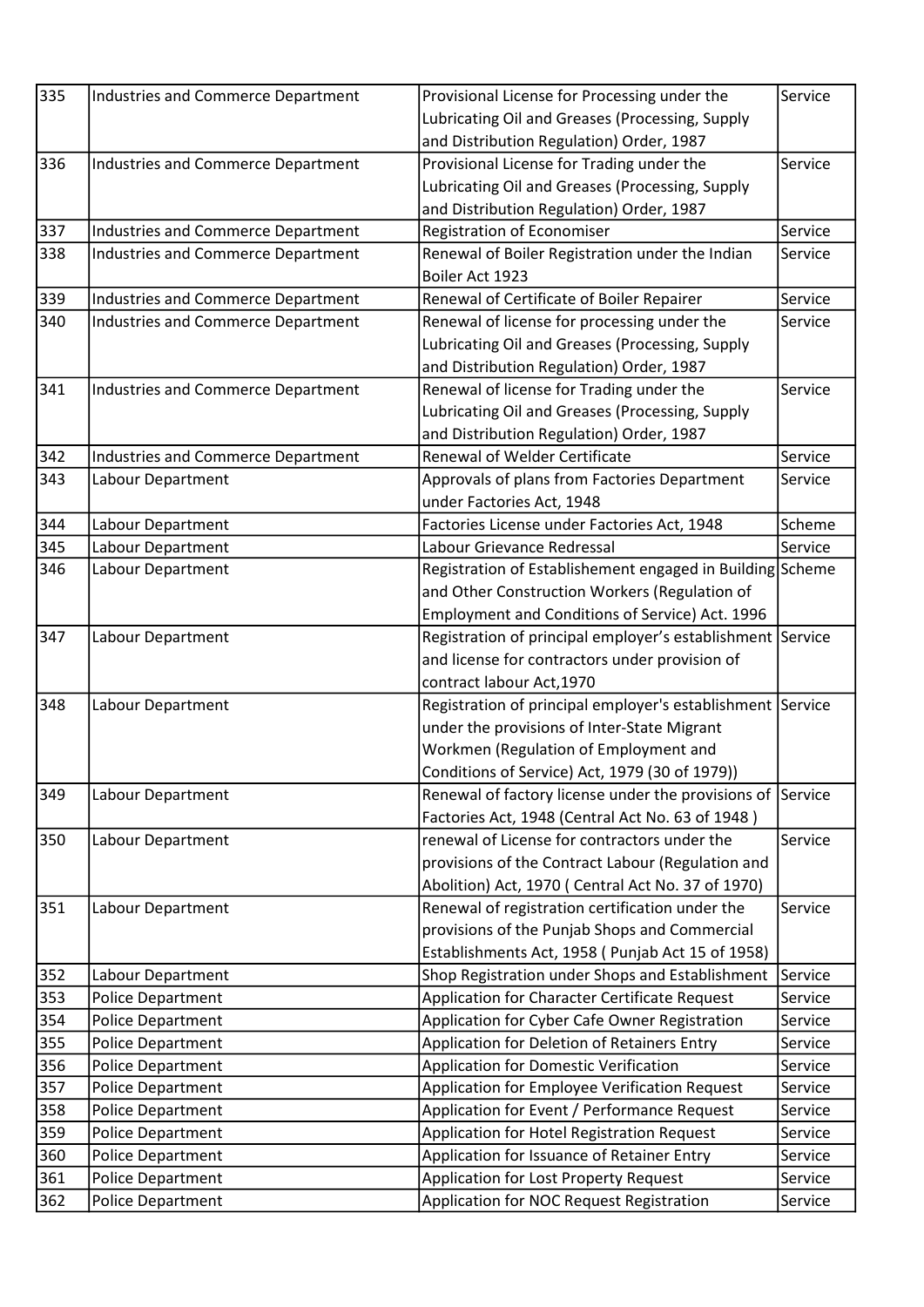| 363 | Police Department                         | Application for NORI Request Registration                          | Service |
|-----|-------------------------------------------|--------------------------------------------------------------------|---------|
| 364 | <b>Police Department</b>                  | Application for Police Clearance Certificate                       | Service |
| 365 | Police Department                         | Application for Private Security Agency                            | Service |
| 366 | Police Department                         | Application for Procession Verification Request                    | Service |
| 367 | Police Department                         | Application for Protest / Strike Request                           | Service |
| 368 | Police Department                         | Application for Register New Complaint Request                     | Service |
| 369 | Police Department                         | <b>Application for RTI Request</b>                                 | Service |
| 370 | Police Department                         | Application for Sale/Transfer/Gift of Weapon                       | Service |
| 371 | Police Department                         | Application for Tenant Verification Request                        | Service |
| 372 | Police Department                         | Application for Threat Verification Request                        | Service |
| 373 | Police Department                         | Application of Issuance of Fresh Arms License                      | Service |
| 374 | Police Department                         | <b>Community Liaison Group</b>                                     | Service |
| 375 | Police Department                         | Registration of Addition Of Weapon                                 | Service |
| 376 | Police Department                         | Registration of Cancellation of Arms License                       | Service |
| 377 | Police Department                         | Registration of Carry Permit of Weapon                             | Service |
| 378 | Police Department                         | Registration of Change Of Address                                  | Service |
| 379 | <b>Police Department</b>                  | Registration of Change of Mobile Number                            | Service |
| 380 | <b>Police Department</b>                  | Registration of Duplicate Arms License Service                     | Service |
| 381 | Police Department                         | Registration of Extension of Area Validity                         | Service |
| 382 | Police Department                         | Registration of Issuance of Outside Arms License                   | Service |
| 383 | Police Department                         | Registration of Issuance of Sulphur License                        | Service |
| 384 | Police Department                         | Registration of Renewal of Fresh Arms License                      | Service |
| 385 | Police Department                         | <b>Registration of Request For Cartridges</b>                      | Service |
| 386 | <b>Printing And Stationery Department</b> | Change of Name                                                     | Service |
| 387 | Public Health And Engineering-PHED        | Restoration of Water Supply due to major                           | Service |
|     |                                           | problems(burning of transformer, other major                       |         |
|     |                                           | electric fault etc to be rectified by PHED)                        |         |
| 388 | Public Health And Engineering-PHED        | Restoration of Water Supply due to major                           | Service |
|     |                                           | problems(shortage of raw water, burning of                         |         |
|     |                                           | transformer and fault in LT/HT lines)                              |         |
| 389 | Public Health And Engineering-PHED        | Restoration of Water Supply due to minor                           | Service |
| 390 | Public Health And Engineering-PHED        | Sanction of sewerage connection in Cities and MC                   | Service |
|     |                                           | Towns                                                              |         |
| 391 | Public Health And Engineering-PHED        | Sanction of water supply connection in the Rural                   | Service |
|     |                                           | and Urban areas                                                    |         |
| 392 | Public Health And Engineering-PHED        | Sewerage Blocked/Over flow of manholes                             | Service |
| 393 |                                           | Water Leakage/ Over Flow Pipes                                     | Service |
| 394 | Public Health And Engineering-PHED        |                                                                    |         |
| 395 | <b>Public Relations Department</b>        | Online film shooting permission                                    | Service |
|     | Renewable Energy Department               | Scheme of Grid Connected Rooftop Solar Power                       | Scheme  |
|     |                                           | Plant-Online Application (GCRT)                                    |         |
| 396 | Renewable Energy Department               | Scheme of Solar Home System (Manohar Jyoti)                        | Scheme  |
|     |                                           | (SMS-MJ)                                                           |         |
| 397 | Renewable Energy Department               | Scheme of Solar Inverter Charger (SIC)                             | Scheme  |
| 398 | Renewable Energy Department               | Scheme of Solar Water Pumping System (SWPS)                        | Scheme  |
| 399 | Renewable Energy Department               | Solar Water Heating System (Domestic Sector)                       | Scheme  |
| 400 | <b>Revenue Department</b>                 | <b>Backward Class Certificate</b>                                  | Service |
| 401 | <b>Revenue Department</b>                 | Dogra Certificate<br>Economically Backward Person in General Caste | Service |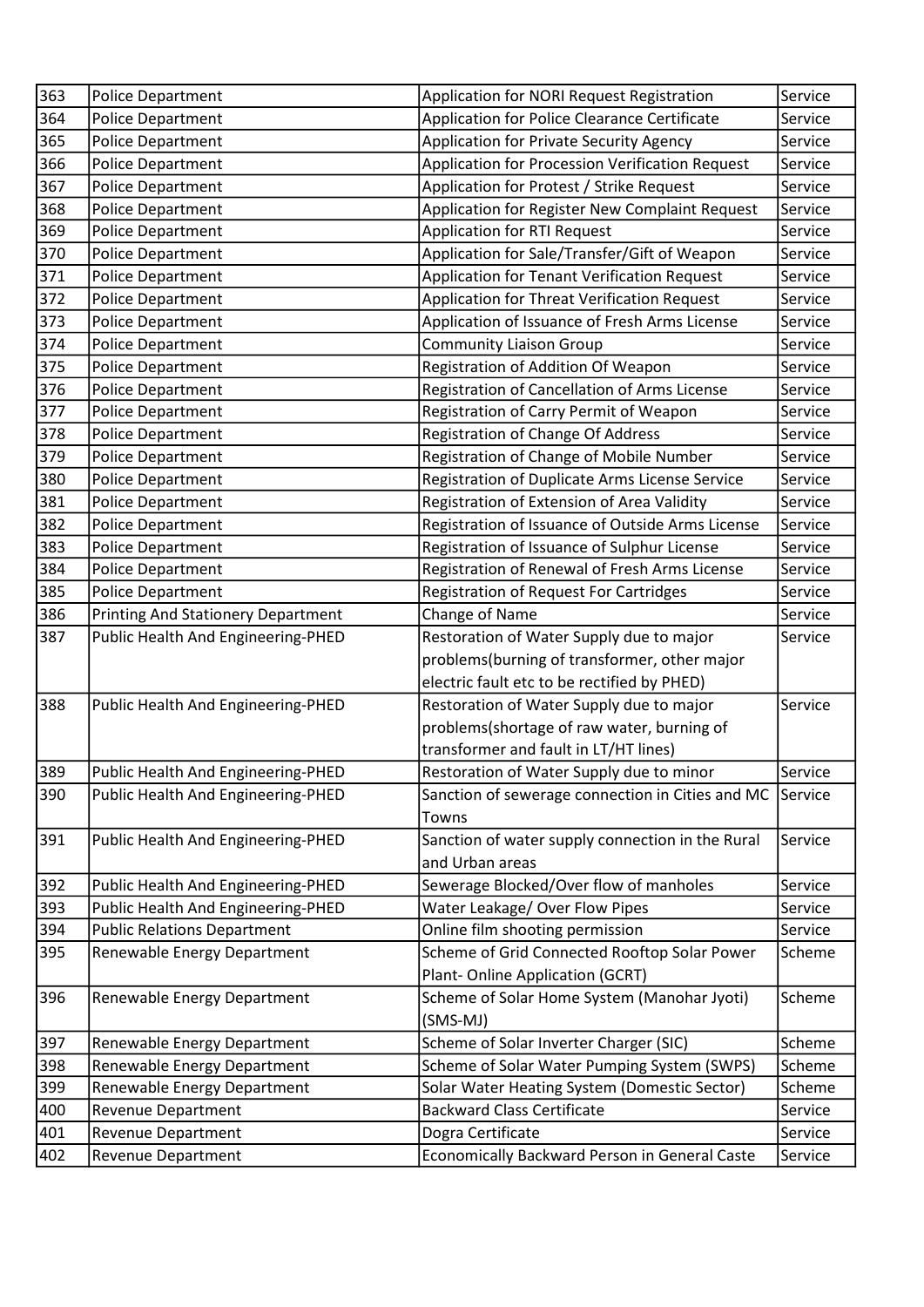| 403 | <b>Revenue Department</b>                 | Economically Weaker Section (EWS) Certificate for Service |         |
|-----|-------------------------------------------|-----------------------------------------------------------|---------|
|     |                                           | Allotment of Residential Flat or Residential Plot by      |         |
|     |                                           | <b>Housing Board</b>                                      |         |
| 404 | <b>Revenue Department</b>                 | eStamping: Issue of judicial/non-judicial stamps &        | Service |
|     |                                           | stamp papers                                              |         |
| 405 | <b>Revenue Department</b>                 | Ex Gratia Assistance to Next of Kin of the                | Scheme  |
|     |                                           | Deceased by COVID-19                                      |         |
| 406 | <b>Revenue Department</b>                 | Funfair/Circus/Magic Show                                 | Service |
| 407 | Revenue Department                        | Income and Asset Certificate for Economically             | Service |
|     |                                           | <b>Weaker Sections(EWS)</b>                               |         |
| 408 | <b>Revenue Department</b>                 | Income Certificate (for Education Purpose)                | Service |
| 409 | Revenue Department                        | Income Certificate (Other than Education Purpose) Service |         |
| 410 | <b>Revenue Department</b>                 | Jalsa/Public Meeting/Jaloos/ShobhaYatra/Chhath            | Service |
|     |                                           | Puja/Marriage                                             |         |
| 411 | <b>Revenue Department</b>                 | Loudspeaker/DJ                                            | Service |
| 412 | <b>Revenue Department</b>                 | Marriage Registration 1954 (Rural)                        | Service |
| 413 | <b>Revenue Department</b>                 | Marriage Registration 1995 (Rural)                        | Service |
| 414 | <b>Revenue Department</b>                 | Marriage Registration 2008 (Rural)                        | Service |
| 415 | <b>Revenue Department</b>                 | <b>Minority Community Certificate</b>                     | Service |
| 416 | <b>Revenue Department</b>                 | Movement Pass for COVID-19 Curfew/Lockdown                | Service |
| 417 | Revenue Department                        | Nakal of ROR (Jamabandi)                                  | Service |
| 418 | <b>Revenue Department</b>                 | <b>Other Backward Class Certificate</b>                   | Service |
| 419 | <b>Revenue Department</b>                 | <b>Property Dealer License</b>                            | Service |
| 420 | <b>Revenue Department</b>                 | <b>Resident Certificate</b>                               | Service |
| 421 | <b>Revenue Department</b>                 | Rural Area Certificate                                    | Service |
| 422 | <b>Revenue Department</b>                 | <b>Schedule Caste Certificate</b>                         | Service |
| 423 | <b>Revenue Department</b>                 | Special Backward Class Certificate                        | Service |
| 424 | Revenue Department                        | Tapriwas Certificate                                      | Service |
| 425 | <b>Revenue Department</b>                 | Tournaments/ Games                                        | Service |
| 426 | <b>Revenue Department</b>                 | Vehicle Permit/ Permission during Assembly /              | Service |
|     |                                           | <b>State Election Campaign</b>                            |         |
| 427 | Revenue Department                        | Vehicle Permit/ Permission during Parliamentary           | Service |
|     |                                           | <b>Election Campaign</b>                                  |         |
| 428 | <b>Revenue Department</b>                 | Vimukt Caste                                              | Service |
| 429 | <b>Rural Development</b>                  | Application for BPL Entitlement                           | Service |
| 430 | Sainik And Ardh Sainik Welfare Department | Additional Pension-Disabled ESM having children           | Scheme  |
| 431 | Sainik And Ardh Sainik Welfare Department | Additional Pension-Disabled ESM having no child           | Scheme  |
| 432 | Sainik And Ardh Sainik Welfare Department | Additional Pension-Widows having child                    | Scheme  |
| 433 | Sainik And Ardh Sainik Welfare Department | Additional Pension-Widows having no child                 | Scheme  |
| 434 | Sainik And Ardh Sainik Welfare Department | Disabled Ex Gratia Grant of Defence Forces                | Scheme  |
|     |                                           | According to the percentage of Disability                 |         |
| 435 | Sainik And Ardh Sainik Welfare Department | Disabled Ex Gratia Grant of Para Military Forces          | Scheme  |
|     |                                           | According to the percentage of Disability                 |         |
| 436 | Sainik And Ardh Sainik Welfare Department | Financial Assistance of Orphan Children of ESM            | Scheme  |
| 437 | Sainik And Ardh Sainik Welfare Department | Financial Assistance to blind ESM                         | Scheme  |
| 438 | Sainik And Ardh Sainik Welfare Department | Financial Assistance to Disabled ESM                      | Scheme  |
| 439 | Sainik And Ardh Sainik Welfare Department | Financial Assistance to Ex Servicemen of and              | Scheme  |
|     |                                           | above the age of 60                                       |         |
| 440 | Sainik And Ardh Sainik Welfare Department | Financial Assistance to Para Tetra Plegic ESM             | Scheme  |
| 441 | Sainik And Ardh Sainik Welfare Department | Financial Assistance to war widows of Defence             | Scheme  |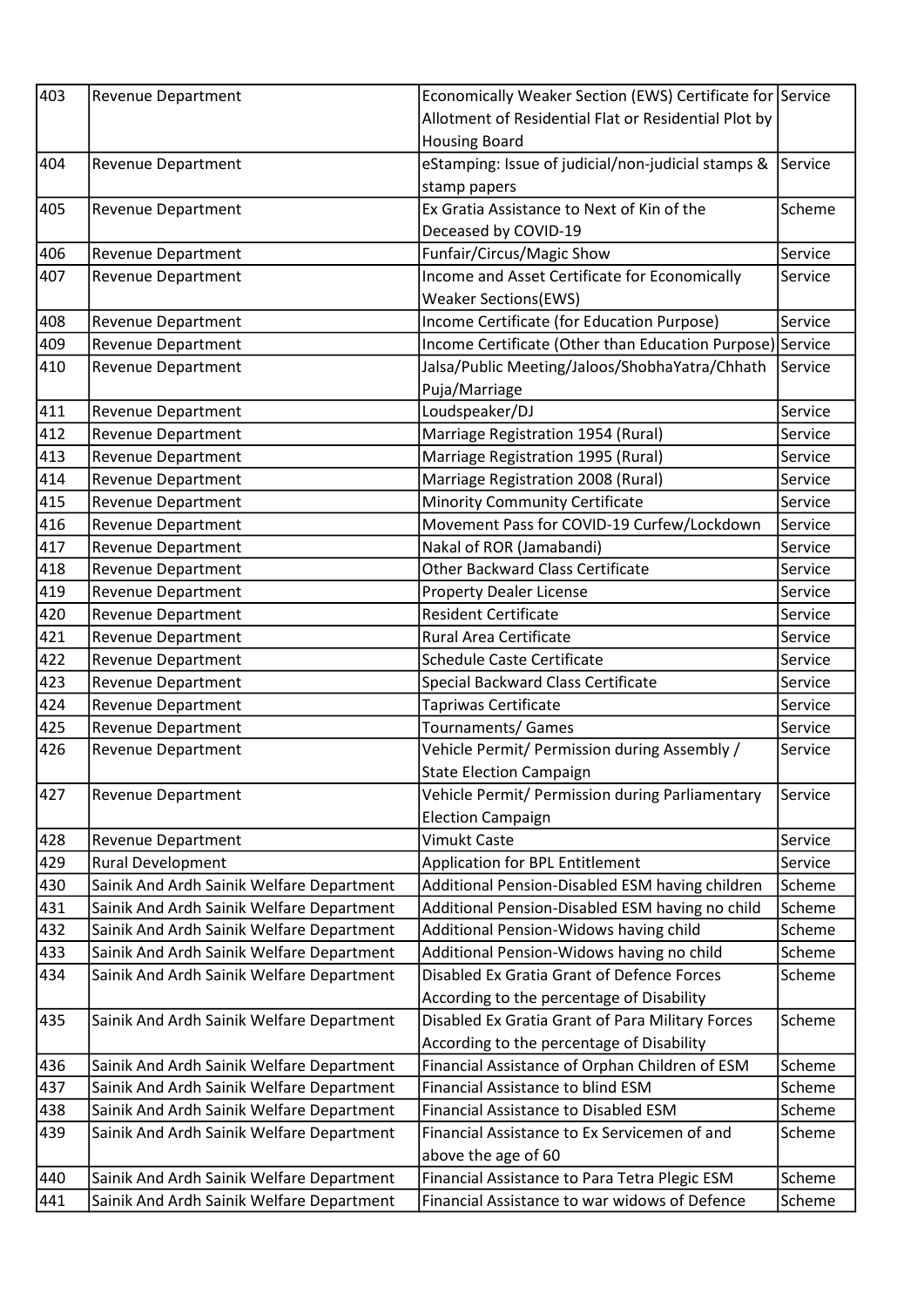| 442 | Sainik And Ardh Sainik Welfare Department | Financial Assistance to Widow WW-II                  | Scheme  |
|-----|-------------------------------------------|------------------------------------------------------|---------|
| 443 | Sainik And Ardh Sainik Welfare Department | Financial Assistance to widows of Ex Servicemen      | Scheme  |
|     |                                           | of and above the age of 60                           |         |
| 444 | Sainik And Ardh Sainik Welfare Department | Financial Assistance to WW-II Vetern                 | Scheme  |
| 445 | Sainik And Ardh Sainik Welfare Department | Marriage Grant-Orphan Daughter ESM                   | Scheme  |
| 446 | Sainik And Ardh Sainik Welfare Department | Marriage Grant-War Disabled ESM                      | Scheme  |
| 447 | Sainik And Ardh Sainik Welfare Department | Marriage Grant-War Widow ESM                         | Scheme  |
| 448 | Sainik And Ardh Sainik Welfare Department | Marriage Grant-Widow ESM                             | Scheme  |
| 449 | Science and Technology Department         | Application Form for HSCST Fellowship                | Scheme  |
| 450 | Science and Technology Department         | Promotion of Science Education (POSE)                | Scheme  |
| 451 | Secondary Education Department Haryana    | Granting permission for establishment of Private     | Service |
|     |                                           | School with or without Hostel (On fulfillment of     |         |
|     |                                           | documents required) upto 12th standard               |         |
| 452 | Secondary Education Department Haryana    | Granting recognition to Private School with or       | Service |
|     |                                           | without Hostel (On fulfillment of documents          |         |
|     |                                           | required) upto 12th Standard                         |         |
| 453 | Secondary Education Department Haryana    | Issuance of No Objection Certificate for affiliation | Service |
|     |                                           | with CBSE or other board of School Education         |         |
|     |                                           | other than HBSE (On fulfillment of documents         |         |
|     |                                           | required) upto 12th Standard                         |         |
| 454 | Social Justice And Empowerment            | <b>Disability Pension</b>                            | Scheme  |
| 455 | Social Justice And Empowerment            | Dr. Syama Prasad Mookerjee Durghtana Sahayta         | Scheme  |
| 456 | Social Justice And Empowerment            | <b>Dwarf Allowance</b>                               | Scheme  |
| 457 | Social Justice And Empowerment            | <b>Eunuchs Allowance</b>                             | Scheme  |
| 458 | Social Justice And Empowerment            | Financial Assistance to Destitute Children (FADC)    | Scheme  |
| 459 | Social Justice And Empowerment            | Financial Assistance to Kashmiri Migrants            | Scheme  |
| 460 | Social Justice And Empowerment            | Financial Assistance to Non School going Disabled    | Scheme  |
|     |                                           | Children upto 18 years                               |         |
| 461 | Social Justice And Empowerment            | <b>Inter District Migration Pension</b>              | Service |
| 462 | Social Justice And Empowerment            | Issuance of New or Duplicate senior citizen          | Scheme  |
| 463 | Social Justice And Empowerment            | Ladli Social Security Allowance                      | Scheme  |
| 464 | Social Justice And Empowerment            | National family benefits scheme for BPL families     | Scheme  |
| 465 | Social Justice And Empowerment            | Old Age Samman Allowance                             | Scheme  |
| 466 | Social Justice And Empowerment            | Widow & Destitute Women Pension                      | Scheme  |
| 467 | Town And Country Planning                 | <b>Building Plan of CLU</b>                          | Service |
| 468 | <b>Town And Country Planning</b>          | <b>Building Plan of License</b>                      | Service |
| 469 | Town And Country Planning                 | Completion Certificate in License Colony             | Service |
| 470 | <b>Town And Country Planning</b>          | Extension of CLU permission                          | Service |
| 471 | <b>Town And Country Planning</b>          | Extension of time for construction of Community      | Service |
| 472 | <b>Town And Country Planning</b>          | <b>Grant Of CLU Permission</b>                       | Service |
| 473 | <b>Town And Country Planning</b>          | Licence for Brick Kiln                               | Service |
| 474 | Town And Country Planning                 | New License Application                              | Service |
| 475 | Town And Country Planning                 | NOC(outside controlled area/urban area, within       | Service |
|     |                                           | urban area but outside controlled area)              |         |
| 476 | Town And Country Planning                 | Release of Bank Guarantee                            | Service |
| 477 | Town And Country Planning                 | <b>Renewal of License</b>                            | Service |
| 478 | Town And Country Planning                 | Renewal of License in Brick Kiln                     | Service |
| 479 | <b>Town And Country Planning</b>          | Revalidation of Building Plans in CLU                | Service |
| 480 | Town And Country Planning                 | Revalidation of Building Plans in License Colony     | Service |
| 481 | <b>Town And Country Planning</b>          | Service Plan Estimate                                | Service |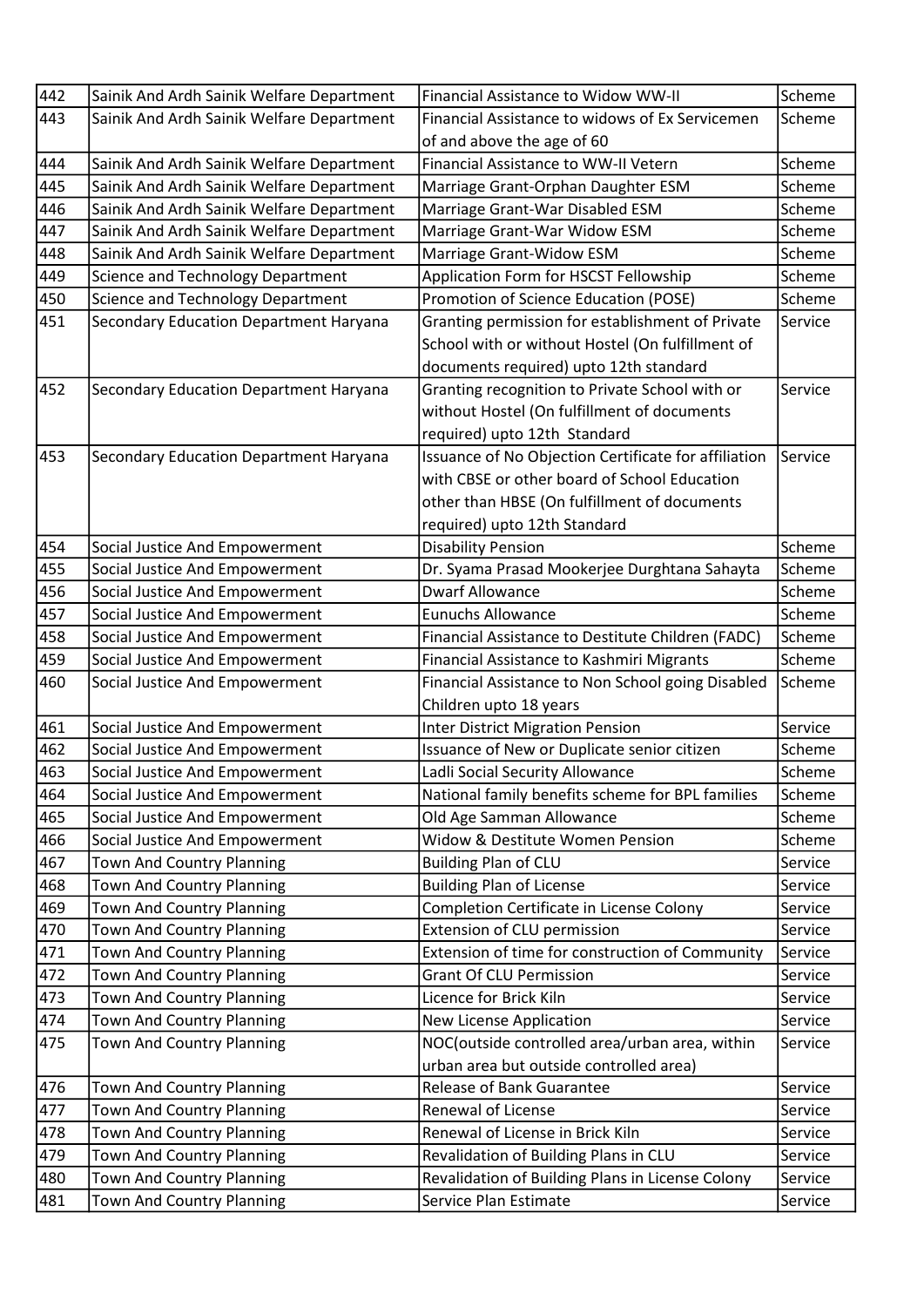| 482 | <b>Town And Country Planning</b>       | Third Party Transfer of Community Sites          | Service |
|-----|----------------------------------------|--------------------------------------------------|---------|
| 483 | <b>Transport Department</b>            | Alteration of vehicle                            | Service |
| 484 | <b>Transport Department</b>            | Change of Address in Driving License             | Service |
| 485 | <b>Transport Department</b>            | Change of Address in Learner License             | Service |
| 486 | <b>Transport Department</b>            | Change of Address in Permit                      | Service |
| 487 | <b>Transport Department</b>            | Conversion of vehicle                            | Service |
| 488 | <b>Transport Department</b>            | Dealer Point New Registration                    | Service |
| 489 | <b>Transport Department</b>            | Dealer Point Temporary Registration              | Service |
| 490 | <b>Transport Department</b>            | <b>Duplicate Driving License</b>                 | Service |
| 491 | <b>Transport Department</b>            | <b>Duplicate Fitness Certificate</b>             | Service |
| 492 | <b>Transport Department</b>            | Duplicate RC                                     | Service |
| 493 | <b>Transport Department</b>            | Endorsement of class in DL                       | Service |
| 494 | <b>Transport Department</b>            | <b>Fitness Inspection and Certificate</b>        | Service |
| 495 | <b>Transport Department</b>            | <b>Hypothecation Addition</b>                    | Service |
| 496 | <b>Transport Department</b>            | <b>Hypothecation Continuation</b>                | Service |
| 497 | <b>Transport Department</b>            | <b>Hypothecation Termiination</b>                | Service |
| 498 | <b>Transport Department</b>            | Issue of New DL                                  | Service |
| 499 | <b>Transport Department</b>            | <b>New Conductor License</b>                     | Service |
| 500 | <b>Transport Department</b>            | New Learner License                              | Service |
| 501 | <b>Transport Department</b>            | New Registration (Transport)                     | Service |
| 502 | <b>Transport Department</b>            | <b>NOC Issue</b>                                 | Service |
| 503 | <b>Transport Department</b>            | Renewal of Conductor License                     | Service |
| 504 | <b>Transport Department</b>            | Transfer Of Ownership                            | Service |
| 505 | <b>Urban Local Bodies</b>              | Apply for Both (Water and Sewer) Connection      | Service |
| 506 | <b>Urban Local Bodies</b>              | Apply for New Sewer Connection                   | Service |
| 507 | <b>Urban Local Bodies</b>              | Apply for New Water Connection                   | Service |
| 508 | <b>Urban Local Bodies</b>              | <b>Approval Fire NOC</b>                         | Service |
| 509 | <b>Urban Local Bodies</b>              | Approval of Fire Fighting Scheme                 | Service |
| 510 | <b>Urban Local Bodies</b>              | Business License U/S 128-Fresh                   | Service |
| 511 | <b>Urban Local Bodies</b>              | Business License U/S 128-Renewal                 | Service |
| 512 | <b>Urban Local Bodies</b>              | Business License U/S 330-Fresh                   | Service |
| 513 | <b>Urban Local Bodies</b>              | Business License U/S 330-Renewal                 | Service |
| 514 | <b>Urban Local Bodies</b>              | Business License U/S 331-Fresh                   | Service |
| 515 | <b>Urban Local Bodies</b>              | Business License U/S 331-Renewal                 | Service |
| 516 | <b>Urban Local Bodies</b>              | Business License U/S 335-Fresh                   | Service |
| 517 | <b>Urban Local Bodies</b>              | Business License U/S 335-Renewal                 | Service |
| 518 | <b>Urban Local Bodies</b>              | Business License U/S 336-Fresh                   | Service |
| 519 | <b>Urban Local Bodies</b>              | Business License U/S 336-Renewal                 | Service |
| 520 | <b>Urban Local Bodies</b>              | Granting permission for installing communication | Service |
|     |                                        | and connectivity infrastructure                  |         |
| 521 | <b>Urban Local Bodies</b>              | <b>Issue of Conveyance Deed</b>                  | Service |
| 522 | <b>Urban Local Bodies</b>              | Marriage Registration 1954 (Urban)               | Service |
| 523 | <b>Urban Local Bodies</b>              | Marriage Registration 1995 (Urban)               | Service |
| 524 | <b>Urban Local Bodies</b>              | Marriage Registration 2008 (Urban)               | Service |
| 525 | <b>Urban Local Bodies</b>              | Removal of Solid Waste from Streets/Roads        | Service |
| 526 | <b>Urban Local Bodies</b>              | Renew Fire Fighting Scheme                       | Service |
| 527 | <b>Urban Local Bodies</b>              | Renew Fire NOC                                   | Service |
| 528 | <b>Urban Local Bodies</b>              | <b>Replacement of Street Lights</b>              | Service |
| 529 | Uttar Haryana Bijli Vitran Nigam-UHBVN | Application for Enhancement of Load - 11 KV      | Service |
| 530 | Uttar Haryana Bijli Vitran Nigam-UHBVN | Application for Enhancement of Load - 33 KV      | Service |